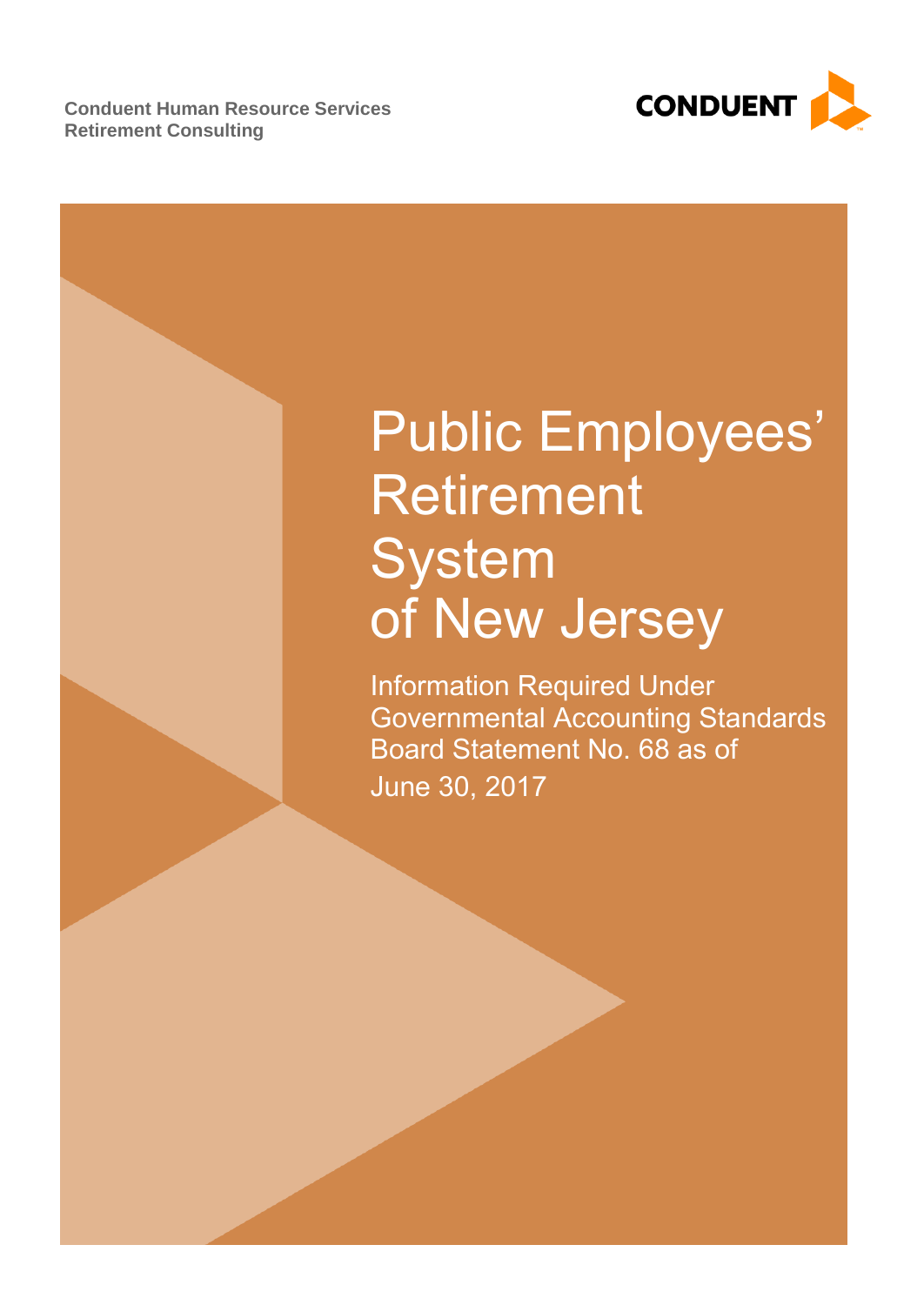© 2017 Conduent Business Services, LLC. All rights reserved. Conduent™ and Conduent Design™ are trademarks of Conduent Business Services, LLC in the United States and/or other countries.

Other company trademarks are also acknowledged.

Document Version: R:\Baus\NJ\PERS\GASB 67&68\2016 Valuation\GASB 68 - 7.50% Funding 7.00% GASB\PERS GASB 68 FYE2017 - 7.50% Funding 7.00% GASB.docx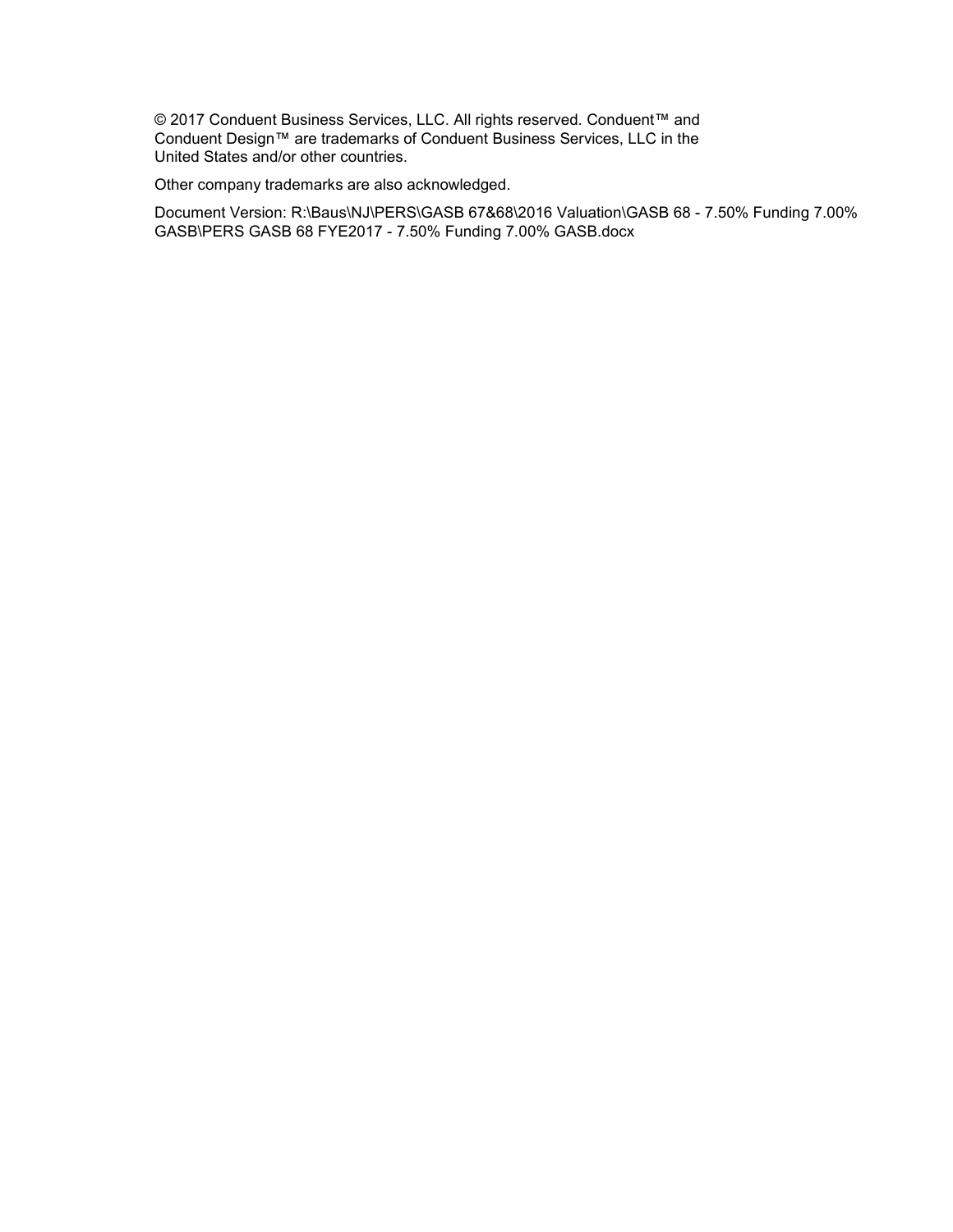

April 24, 2018

Director of the Division of Pension and Benefits Division of Pension and Benefits 50 West State Street One State Street Square CN 295 Trenton, New Jersey 08625-0295

Director:

This valuation provides information concerning the Public Employees' Retirement System of New Jersey in accordance with the Governmental Accounting Standards Board (GASB) Statement No. 68. This Statement is an amendment of Statement No. 27, Accounting for Pensions by State and Local Government Employers effective for the fiscal year ending June 30, 2015 and thereafter.

This valuation reflects Chapter 83, P.L. 2016 which requires the State to make pension contributions on a quarterly basis: at least 25 percent by September 30, at least 50 percent by December 31, at least 75 percent by March 31, and at least 100 percent by June 30.

In addition, the valuation reflects Chapter 98, P.L. 2017 - Lottery Enterprise Contribution Act. Under the legislation, the Public Employees' Retirement System receives 21.02% of the proceeds of the Lottery Enterprise, based upon their members' past or present employment in schools and institutions in the State for a term of 30 years.

We certify that the information contained in this Actuarial Report has been prepared in accordance with generally accepted actuarial principles and practices. To the best of our knowledge, the information fairly presents the actuarial position of the Public Employees' Retirement System of New Jersey in accordance with the requirements of GASB Statement No. 68 as of June 30, 2017. Information necessary to comply with the reporting requirements of GASB Statement No. 67 was provided in a separate Actuarial Report, which is available on the Division of Pensions and Benefits web site. Please refer to that separate Actuarial Report for supplementary information documentation and support for the actuarial analysis and information presented herein.

The Board of Trustees, staff of the Division of Pensions and Benefits and its auditors may use this report for the review of the operation of the Plan. The report may also be used in the preparation of the audited financial statements of the State of New Jersey.

Use of this report for any other purpose or by anyone other than the Board of Trustees or the staff of the Division of Pensions and Benefits may not be appropriate and may result in mistaken conclusions because of failure to understand applicable assumptions, methods, or inapplicability of the report for that purpose. Conduent HR Consulting should be asked to review any statement to be made on the basis of the results contained in this report. Conduent HR Consulting will accept no liability for any such statement made without prior review by Conduent HR Consulting.

Future actuarial measurements may differ significantly from current measurements due to plan experience differing from that anticipated by the economic and demographic assumptions, increases or decreases expected as part of the natural operation of the methodology used for these measurements, and changes in plan provisions or applicable law. An analysis of the potential range of such future differences is beyond the scope of this valuation.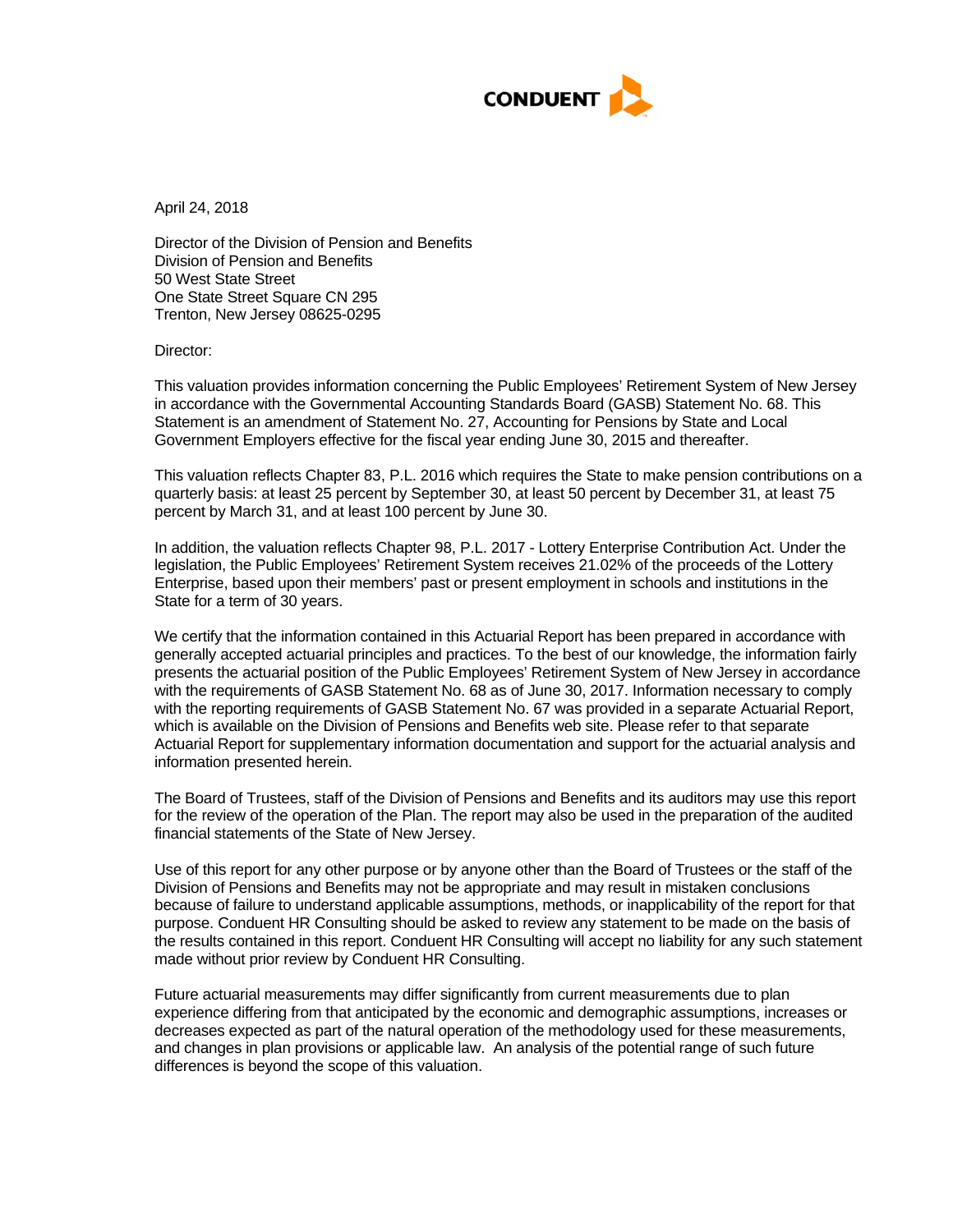

In preparing the actuarial results, we have relied upon information provided by the Division of Pensions and Benefits regarding plan provisions, plan participants, plan assets, contribution rates and other matters used in the actuarial valuation. Although we did not audit the data, we reviewed the data for reasonableness and consistency with the prior year's information. The accuracy of the results presented herein is dependent on the accuracy of the data.

As required under Chapter 84, P.L. 1954, experience studies are performed once in every three-year period. The valuation was prepared on the basis of the demographic assumptions recommended on the basis of the July 1, 2011 – June 30, 2014 Experience Study and approved by the Board of Trustees at the October 14, 2015 Board meeting. The Treasurer has recommended a change in the economic assumptions to be used to determine the actuarially determined contribution from 7.65% per annum to:

- Effective with the July 1, 2017 valuation: 7.50% per annum,
- Effective with the July 1, 2019 valuation: 7.30% per annum,
- Effective with the July 1, 2021 valuation: 7.00% per annum.

In accordance with paragraph 40 of GASB Statement No. 67, this valuation is based on a long-term expected rate of return of 7.00% per annum. However, the projected actuarially determined contributions are based on the above stated Treasurer recommended rate of investment return assumptions.

In my opinion, the actuarial assumptions used are appropriate for purposes of the valuation and are reasonably related to the experience of the System and to reasonable long-term expectations. The mortality improvement assumption was selected in accordance with Actuarial Standard of Practice No. 35.

This report was prepared under my supervision. I am a Fellow of the Society of Actuaries and a Member of the American Academy of Actuaries. I meet the Academy's qualification Standards to issue this Statement of Actuarial Opinion. This report has been prepared in accordance with all applicable Actuarial Standards of Practice. I am available to answer questions and supply any additional information.

Respectfully submitted,

aaron Shapvis

Aaron Shapiro, FSA, EA, MAAA Principal, Consulting Actuary Conduent HR Consulting, LLC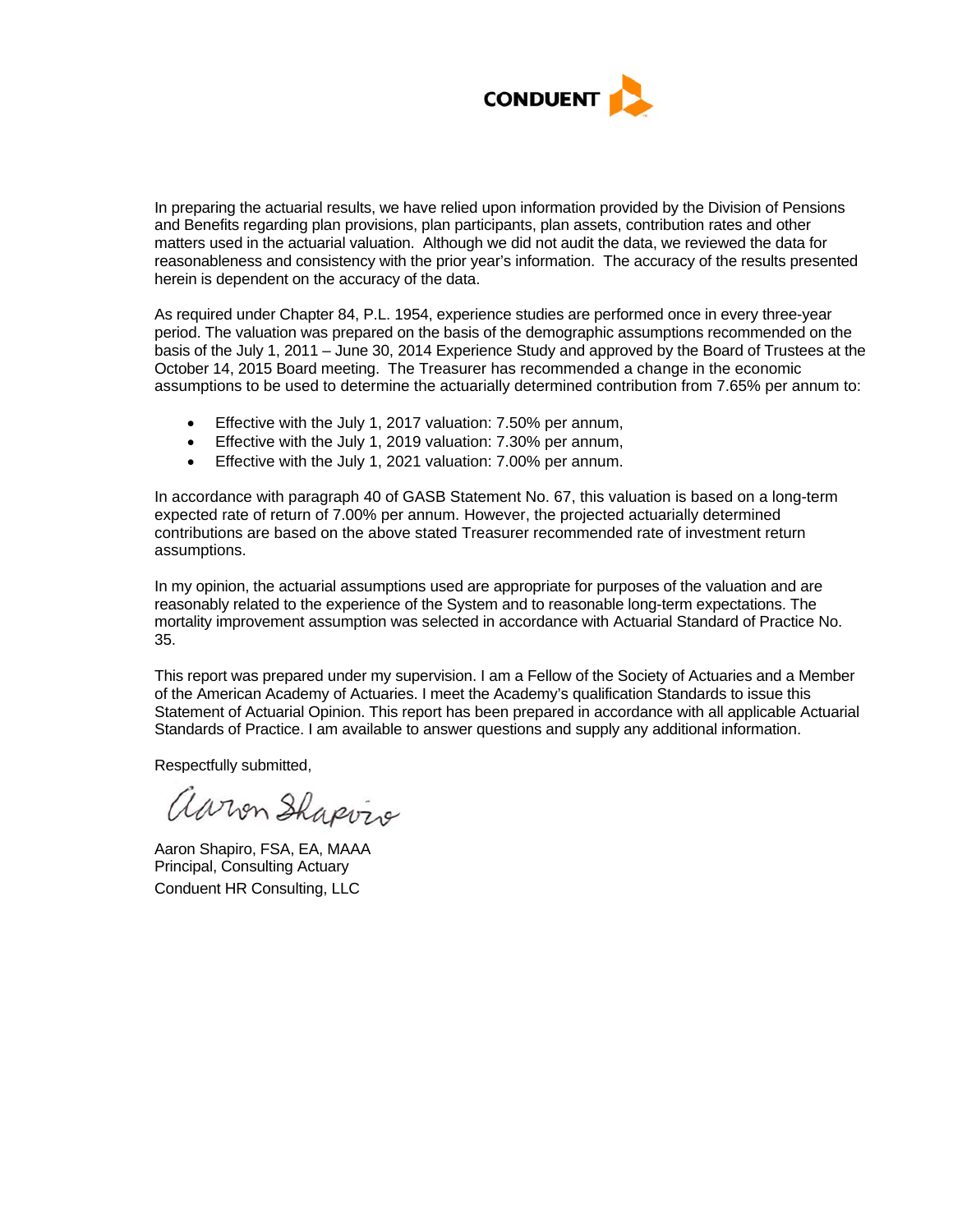## **Table of Contents**

| <b>Section I</b>   |    |
|--------------------|----|
|                    |    |
| <b>Section II</b>  |    |
|                    |    |
| <b>Section III</b> |    |
|                    | 14 |
| <b>Appendix A</b>  |    |
|                    |    |

| Information on Proposed Returns by Asset Class |  |
|------------------------------------------------|--|
|                                                |  |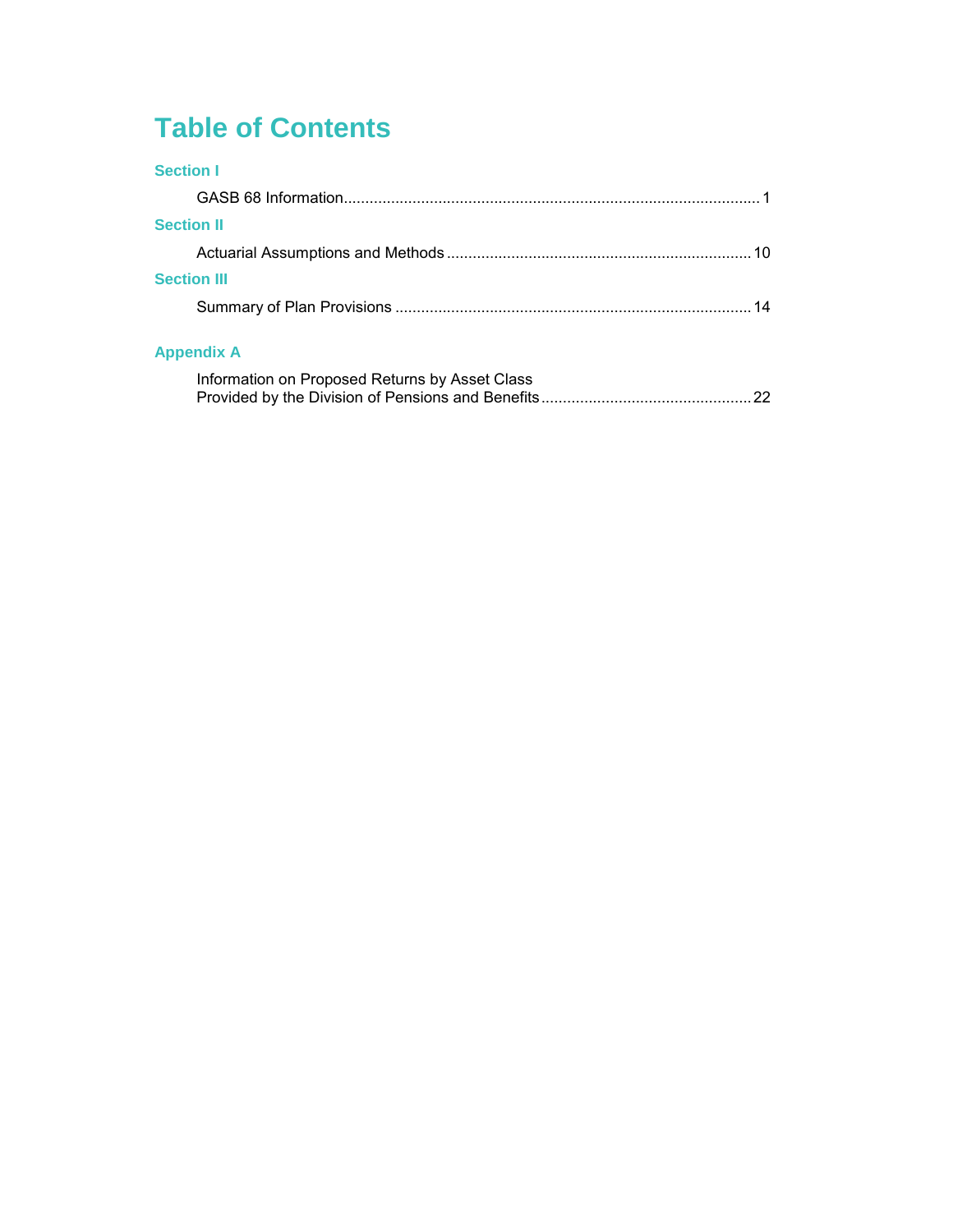## **Section I – GASB 68 Information**

#### **Plan Description**

Plan administration. The State of New Jersey Division of Pensions and Benefits administers the Public Employees' Retirement System of New Jersey (Plan), a governmental cost sharing multiple-employer defined benefit pension plan. Under the terms of Chapter 71, P.L. 1966, most public employees in New Jersey not required to become members of another contributory retirement program are required to enroll in the Plan.

The general responsibility for the proper operation of the Plan is vested in the Board of Trustees (Board), and the pension committees established pursuant to Chapter 78 P.L. 2011.

The Board of Trustees consists of two trustees appointed by the Governor, the State Treasurer or the Deputy State Treasurer, three trustees elected by the member employees of the State from among the active or retired State members of the retirement system, one trustee elected by the member employees of counties from among the active or retired county members of the retirement system, two trustees elected by the member employees of municipalities from among the active or retired municipal members of the retirement system. The Director of the Division of Pensions and Benefits of the State Department of the Treasury shall appoint a qualified employee of the division who shall be the secretary of the Board.

In accordance with Chapter 78, P.L. 2011, a pension committee is to be established for the State portion of the System and the Local employers' portion of the System when the employer's "target funded ratio" is achieved. The "target funded ratio" is defined as the ratio of the actuarial value of assets over the actuarially determined accrued liabilities expressed as a percentage that will be 75% in State fiscal year 2012, and increased annually by equal increments in each of the subsequent seven fiscal years, until the ratio reaches 80% at which time it is to remain for all subsequent fiscal years. The Local employers' portion of the System attained the required "target funded ratio" in Fiscal Year 2012, thus establishing the committee for the Local employers' portion of the Plan. The State portion of the System has not attained the required "target funded ratio" and thus the pension committee has not been established for the State portion of the System.

The pension committees consist of four members who were appointed by the Governor as representatives of public employers whose employees are enrolled in the retirement system, and four members who were appointed by the Public Employee Committee of the AFL-CIO.

Chapter 78, P.L. 2011 grants the authority to amend the benefit terms of the Plan to the pension committees. The pension committees will have the discretionary authority to modify the member contribution rate, formula for calculation of final compensation and the fraction of compensation applied to service credited after the modification, age at which a member may be eligible and the benefits for service and special retirement and benefits provided for disability benefit. The pension committees will have the authority to reactivate the cost of living adjustment and set the duration and extent of the activation. The pension committees must give priority consideration to the reactivation of the cost of living adjustment. No decision of the pension committees shall be implemented if the direct or indirect result of the decision will be that the Plan's funded ratio falls below the target funded ratio in any valuation period during the 30 years following the implementation of the decision.

Measurement Date. The net pension liability for fiscal year ending June 30, 2018 is determined at a measurement date of June 30, 2017. The total pension liability as of June 30, 2017 was determined by rolling forward the Plan's total pension liability as of July 1, 2016 to June 30, 2017. The plan fiduciary net position is the market value of plan assets as of June 30, 2017.

Data for Valuation. In preparing the actuarial valuation as of June 30, 2016, the actuary has relied on data and assets provided by the Division of Pensions and Benefits. While not verifying the data at their source, the actuary has performed tests for consistency and reasonableness.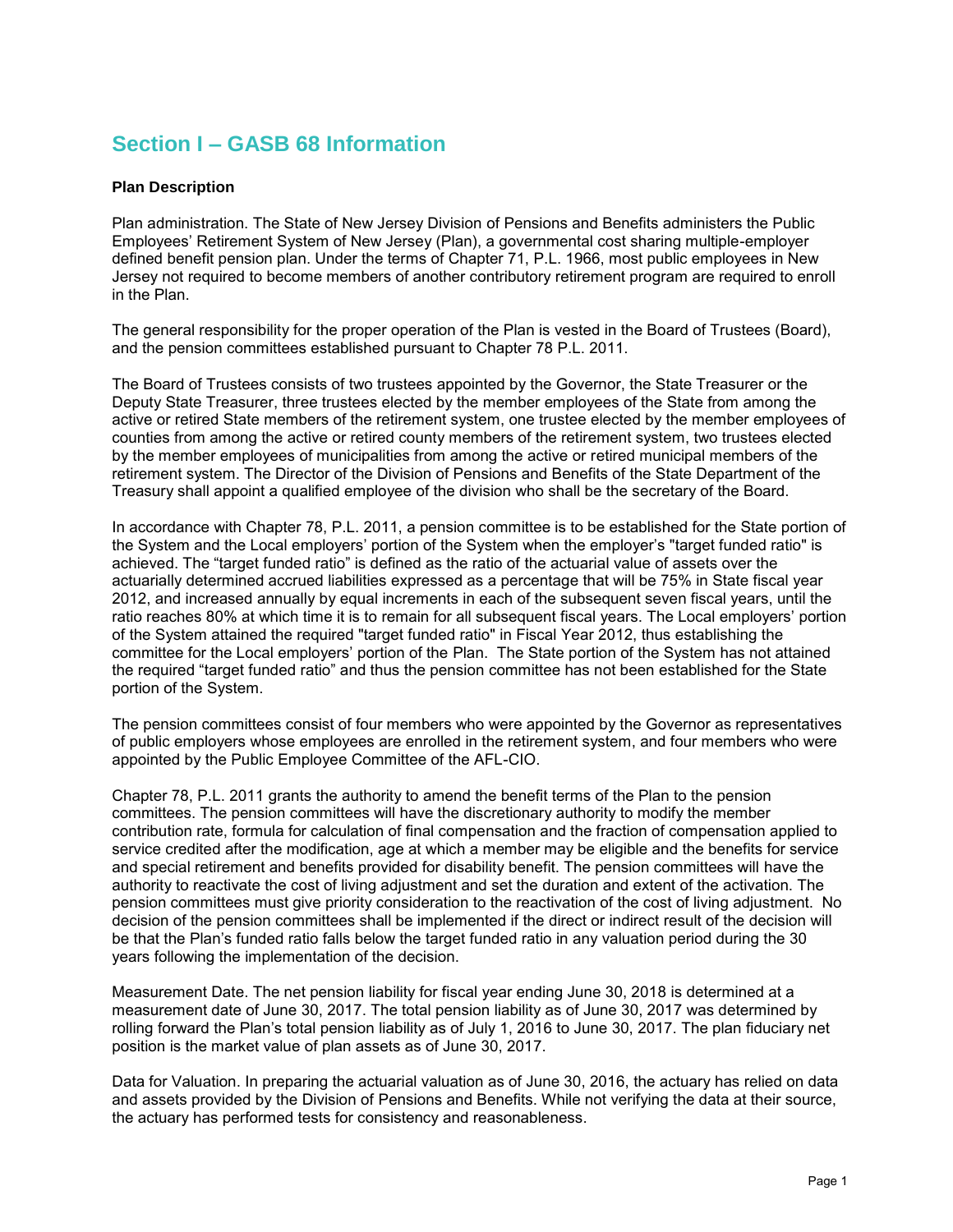The following is a summary of Plan participants and the development of the average expected remaining service lives of active and inactive members as of June 30, 2016:

|                                                            |         | <b>Expected Remaining</b> |
|------------------------------------------------------------|---------|---------------------------|
|                                                            | Number  | <b>Years of Service</b>   |
| Inactive Plan members or beneficiaries currently receiving | 170.124 | 0.00                      |
| Inactive Plan members entitled to but not yet receiving    | 650     | 0.00                      |
| Active Plan members                                        | 254.685 | 2,332,349.54              |
| Total                                                      | 425.459 | 2,332,349.54              |

Average expected remaining service lives of active and inactive members as of June 30, 2016: 5.48 years

Benefits Provided*.* Please see Section III of the report for a summary of Plan provisions.

Contributions. The Board establishes contributions based on an actuarially determined contribution recommended by an independent actuary and a contribution for the Non-Contributory Group Insurance Premium Fund (NCGIPF). The actuarially determined contribution is the estimated amount necessary to finance the costs of benefits earned by Plan members during the year, with an additional amount to finance a portion of any unfunded accrued liability. For the year ended June 30, 2017, the State and Local Employers contributed \$1,465,931,579 to the Plan, per the financial statement. This amount excludes employer delayed enrollments and appropriations, additional employer contributions, retroactive employer contributions, and transfer from other Systems. In addition, the administrative loan fee revenue is not included and has been used as an offset to administrative expenses.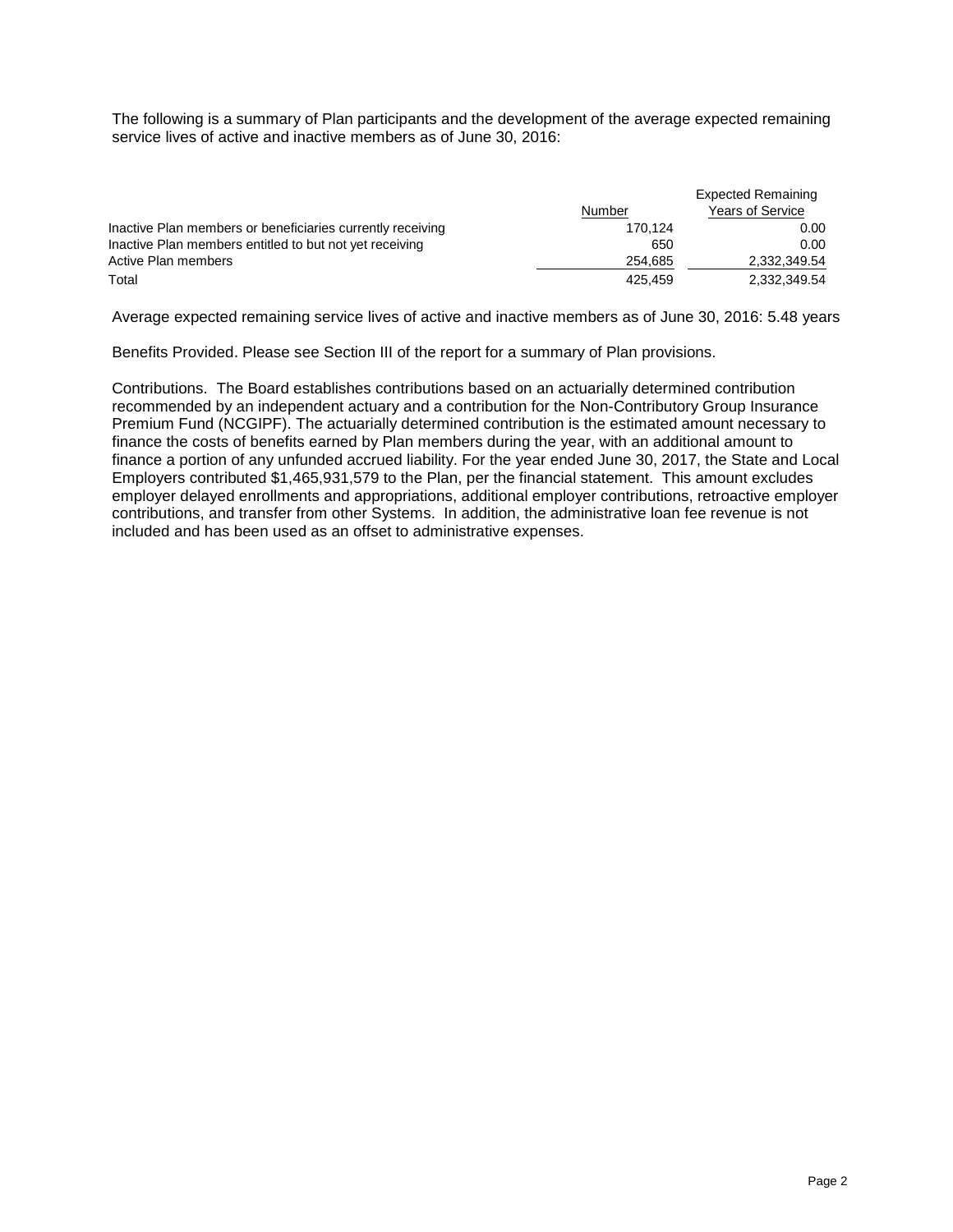#### **Net Pension Liability**

The Net Pension Liability excludes separately financed liabilities to the pension plan which are attributable to Chapter 19, P.L. 2009 and various Local employers' early retirement incentive programs (see Section III).

a. The components of the net pension liability at June 30, 2016, were as follows:

|                                                               | <b>State</b>         | Local                     | <b>Total</b> |                             |  |
|---------------------------------------------------------------|----------------------|---------------------------|--------------|-----------------------------|--|
| <b>NCGIPF</b>                                                 |                      |                           |              |                             |  |
| <b>Total pension liability</b><br>Plan fiduciary net position | \$<br>616.407.242 \$ | 956,700,750<br>62,147,069 | S            | 1,573,107,992<br>62,147,069 |  |
| Plan net pension liability                                    | \$<br>616.407.242    | \$<br>894,553,681         | \$           | 1,510,960,923               |  |
| <b>Pension</b>                                                |                      |                           |              |                             |  |
| Total pension liability                                       | \$<br>35,678,782,686 | \$<br>48,517,997,396      | \$           | 84,196,780,082              |  |
| Plan fiduciary net position                                   | 6,904,504,223        | 19,795,419,318            |              | 26,699,923,541              |  |
| Plan net pension liability                                    | \$<br>28.774.278.463 | \$<br>28.722.578.078      | \$           | 57,496,856,541              |  |
| <b>Total</b>                                                  |                      |                           |              |                             |  |
| Total pension liability                                       | \$<br>36,295,189,928 | \$<br>49,474,698,146      | \$           | 85,769,888,074              |  |
| Plan fiduciary net position                                   | 6.904.504.223        | 19,857,566,387            |              | 26.762.070.610              |  |
| Plan net pension liability                                    | \$<br>29.390.685.705 | \$<br>29.617.131.759      | S            | 59.007.817.464              |  |

b. The components of the net pension liability at June 30, 2017, were as follows:

|                             | <b>State</b>         | Local                | <b>Total</b> |                |  |
|-----------------------------|----------------------|----------------------|--------------|----------------|--|
| <b>NCGIPF</b>               |                      |                      |              |                |  |
| Total pension liability     | \$<br>537,859,973    | \$<br>856,719,916    | \$           | 1,394,579,889  |  |
| Plan fiduciary net position |                      | 64,452,030           |              | 64,452,030     |  |
| Plan net pension liability  | \$<br>537.859.973    | \$<br>792,267,886    | \$           | 1,330,127,859  |  |
| <b>Pension</b>              |                      |                      |              |                |  |
| Total pension liability     | \$<br>31,998,036,879 | \$<br>43,995,647,135 | \$           | 75,993,684,014 |  |
| Plan fiduciary net position | 6,890,274,055        | 21,509,513,433       |              | 28,399,787,488 |  |
| Plan net pension liability  | \$<br>25.107.762.824 | \$<br>22,486,133,702 | \$           | 47,593,896,526 |  |
| <b>Total</b>                |                      |                      |              |                |  |
| Total pension liability     | \$<br>32,535,896,852 | \$<br>44,852,367,051 | S            | 77,388,263,903 |  |
| Plan fiduciary net position | 6,890,274,055        | 21,573,965,463       |              | 28,464,239,518 |  |
| Plan net pension liability  | \$<br>25,645,622,797 | \$<br>23.278.401.588 | S            | 48,924,024,385 |  |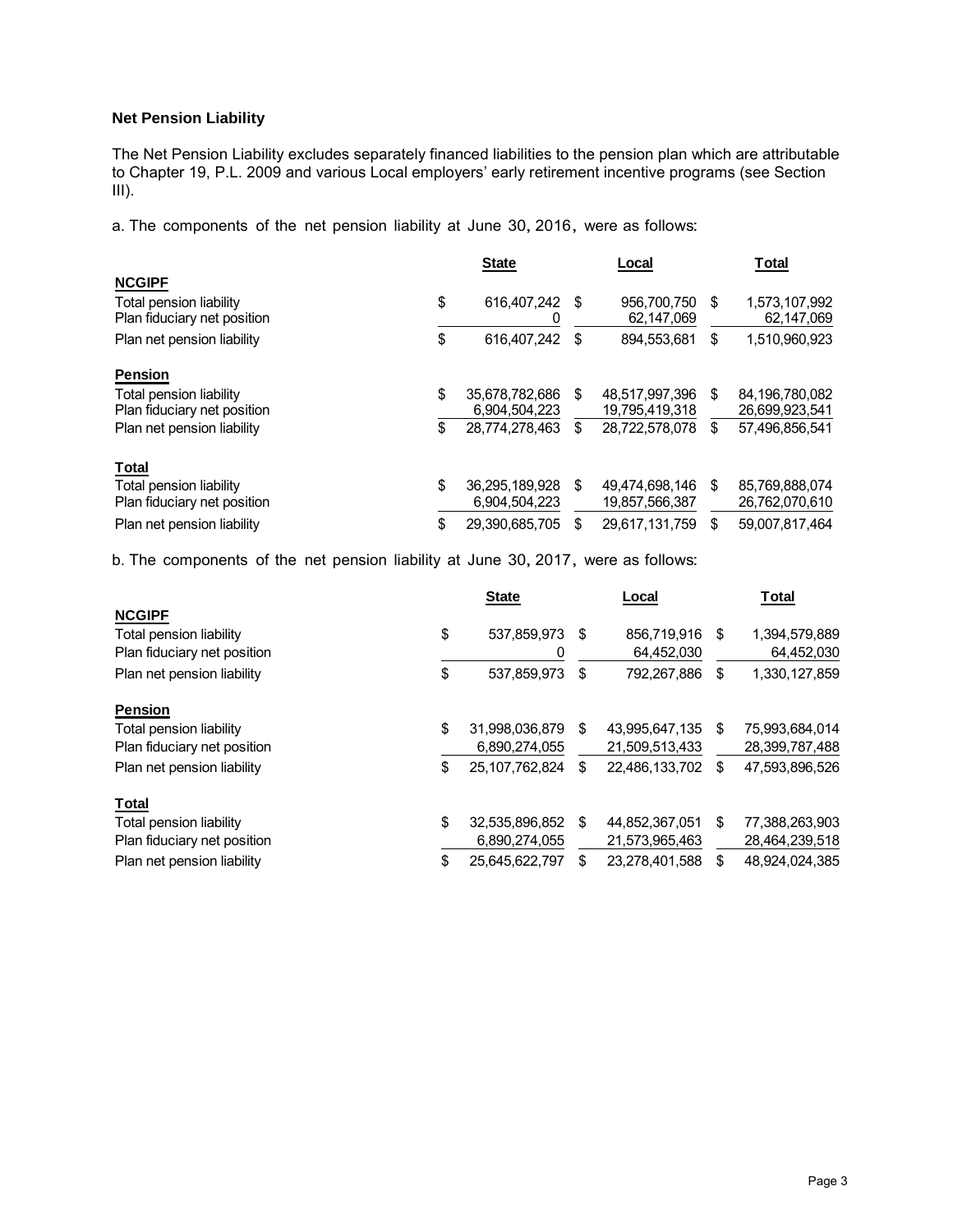c. Sensitivity to Discount Rate: The following presents the net pension liability calculated using a discount rate that is 1-percentage-point lower or 1-percentage-point higher than the current rate.

|              |                      | <b>June 30, 2016</b> |                   |
|--------------|----------------------|----------------------|-------------------|
|              | 1% Decrease          | Current              | 1% Increase       |
|              | $(2.98\%)$           | $(3.98\%)$           | $(4.98\%)$        |
| <b>State</b> | \$<br>34,422,851,197 | 29,390,685,705 \$    | 25,246,574,457    |
| Local        | 36,292,338,055       | 29,617,131,759       | 24, 106, 170, 190 |
| Total        | \$<br>70,715,189,252 | 59,007,817,464       | 49, 352, 744, 647 |

#### **June 30, 2017**

|              |    | 1% Decrease       | Current        | 1% Increase |                |  |  |  |
|--------------|----|-------------------|----------------|-------------|----------------|--|--|--|
|              |    | $(4.00\%)$        | $(5.00\%)$     |             | $(6.00\%)$     |  |  |  |
| <b>State</b> | S  | 29,818,581,732 \$ | 25,645,622,797 |             | 22,179,578,513 |  |  |  |
| Local        |    | 28,878,437,027    | 23,278,401,588 |             | 18,612,878,069 |  |  |  |
| Total        | \$ | 58,697,018,759    | 48,924,024,385 |             | 40,792,456,582 |  |  |  |

#### **Pension Expense as of June 30, 2017**

|                                                                                                                                                                                                                                                                                                                                                                  |                                                                  |    | June 30, 2016                                          |                                                            |                                          |      |                                                           |
|------------------------------------------------------------------------------------------------------------------------------------------------------------------------------------------------------------------------------------------------------------------------------------------------------------------------------------------------------------------|------------------------------------------------------------------|----|--------------------------------------------------------|------------------------------------------------------------|------------------------------------------|------|-----------------------------------------------------------|
| <b>State</b><br>Local                                                                                                                                                                                                                                                                                                                                            | \$<br>1% Decrease<br>(2.98%)<br>34,422,851,197<br>36,292,338,055 | \$ | Current<br>(3.98%)<br>29,390,685,705<br>29,617,131,759 | \$                                                         | 1% Increase<br>$(4.98\%)$                |      | 25,246,574,457<br>24, 106, 170, 190                       |
| <b>Total</b>                                                                                                                                                                                                                                                                                                                                                     | \$<br>70,715,189,252                                             | \$ | 59,007,817,464                                         | \$                                                         |                                          |      | 49, 352, 744, 647                                         |
|                                                                                                                                                                                                                                                                                                                                                                  |                                                                  |    | June 30, 2017                                          |                                                            |                                          |      |                                                           |
|                                                                                                                                                                                                                                                                                                                                                                  | 1% Decrease                                                      |    | Current                                                |                                                            | 1% Increase                              |      |                                                           |
|                                                                                                                                                                                                                                                                                                                                                                  | $(4.00\%)$                                                       |    | $(5.00\%)$                                             |                                                            | $(6.00\%)$                               |      |                                                           |
| <b>State</b>                                                                                                                                                                                                                                                                                                                                                     | \$<br>29,818,581,732                                             | \$ | 25,645,622,797                                         | \$                                                         |                                          |      | 22, 179, 578, 513                                         |
| Local                                                                                                                                                                                                                                                                                                                                                            | 28,878,437,027                                                   |    | 23,278,401,588                                         |                                                            |                                          |      | 18,612,878,069                                            |
| <b>Total</b>                                                                                                                                                                                                                                                                                                                                                     | \$<br>58,697,018,759                                             | \$ | 48,924,024,385                                         | \$                                                         |                                          |      | 40,792,456,582                                            |
| Pension Expense as of June 30, 2017                                                                                                                                                                                                                                                                                                                              |                                                                  |    |                                                        |                                                            |                                          |      |                                                           |
|                                                                                                                                                                                                                                                                                                                                                                  |                                                                  |    | <b>State</b>                                           | <b>Local</b>                                               |                                          |      | <b>Total</b>                                              |
| Service cost<br>Interest cost<br>Expected return on assets<br>Current period effect of benefit changes<br>Current period difference between expected                                                                                                                                                                                                             |                                                                  | \$ | 779,633,287<br>1,442,517,068<br>(477, 442, 668)<br>0   | \$<br>1,085,764,932 \$<br>1,970,271,944<br>(1,406,759,398) | 0                                        |      | 1,865,398,219<br>3,412,789,012<br>(1,884,202,066)         |
| and actual experience                                                                                                                                                                                                                                                                                                                                            |                                                                  |    | 24,992,702                                             | 31,018,501                                                 |                                          |      | 56,011,203                                                |
| Current period effect of changes in assumptions                                                                                                                                                                                                                                                                                                                  |                                                                  |    | (810, 437, 137)                                        | (1,042,991,527)                                            |                                          |      | (1,853,428,664)                                           |
| Current period difference between projected and                                                                                                                                                                                                                                                                                                                  |                                                                  |    |                                                        |                                                            |                                          |      |                                                           |
| actual investment earnings<br>Member contributions                                                                                                                                                                                                                                                                                                               |                                                                  |    | (64,085,035)<br>(331, 469, 748)                        | (199, 553, 320)<br>(516, 482, 389)                         |                                          |      | (263, 638, 355)<br>(847, 952, 137)                        |
| Administrative expenses                                                                                                                                                                                                                                                                                                                                          |                                                                  |    | 6,134,333                                              | 13,514,382                                                 |                                          |      | 19,648,715                                                |
| Current period recognition of prior years'                                                                                                                                                                                                                                                                                                                       |                                                                  |    |                                                        |                                                            |                                          |      |                                                           |
| deferred outflows of resources<br>Current period recognition of prior years'                                                                                                                                                                                                                                                                                     |                                                                  |    | 1,407,448,464                                          | 2,038,465,808                                              |                                          |      | 3,445,914,272                                             |
| deferred inflows of resources                                                                                                                                                                                                                                                                                                                                    |                                                                  |    | (152, 714, 563)                                        | (278, 943, 320)                                            |                                          |      | (431, 657, 883)                                           |
| Sub Total                                                                                                                                                                                                                                                                                                                                                        |                                                                  | \$ | 1,824,576,703 \$                                       | 1,694,305,613                                              |                                          | - \$ | 3,518,882,316                                             |
| Pension expense related to specific liabilities of<br>individual employers:<br>Employer contribution - delayed enrollments<br>Employer contribution - delayed appropriation<br>Employer contribution - retroactive<br>Employer contribution - additional                                                                                                         |                                                                  |    | (140, 761)<br>(30, 408)<br>(64, 946)<br>0              | (11, 165, 575)                                             | (890, 013)<br>(3, 194, 204)<br>(25, 676) |      | (1,030,774)<br>(3,224,612)<br>(11, 230, 521)<br>(25, 676) |
| Pension expense subject to allocation                                                                                                                                                                                                                                                                                                                            |                                                                  | \$ | 1,824,340,588                                          | \$<br>1,679,030,145                                        |                                          | \$   | 3,503,370,733                                             |
| The pension expense for the fiscal year ending June 30, 2017 is based on the June 30, 2016 valuation.<br>The effect of the change in assumptions, experience different from expected and change in employers'<br>proportion are recognized over the average expected remaining service lives of active and inactive<br>members as of June 30, 2016 (5.48 years). |                                                                  |    |                                                        |                                                            |                                          |      |                                                           |
| The difference between projected and actual investment earnings is recognized over 5 years.                                                                                                                                                                                                                                                                      |                                                                  |    |                                                        |                                                            |                                          |      |                                                           |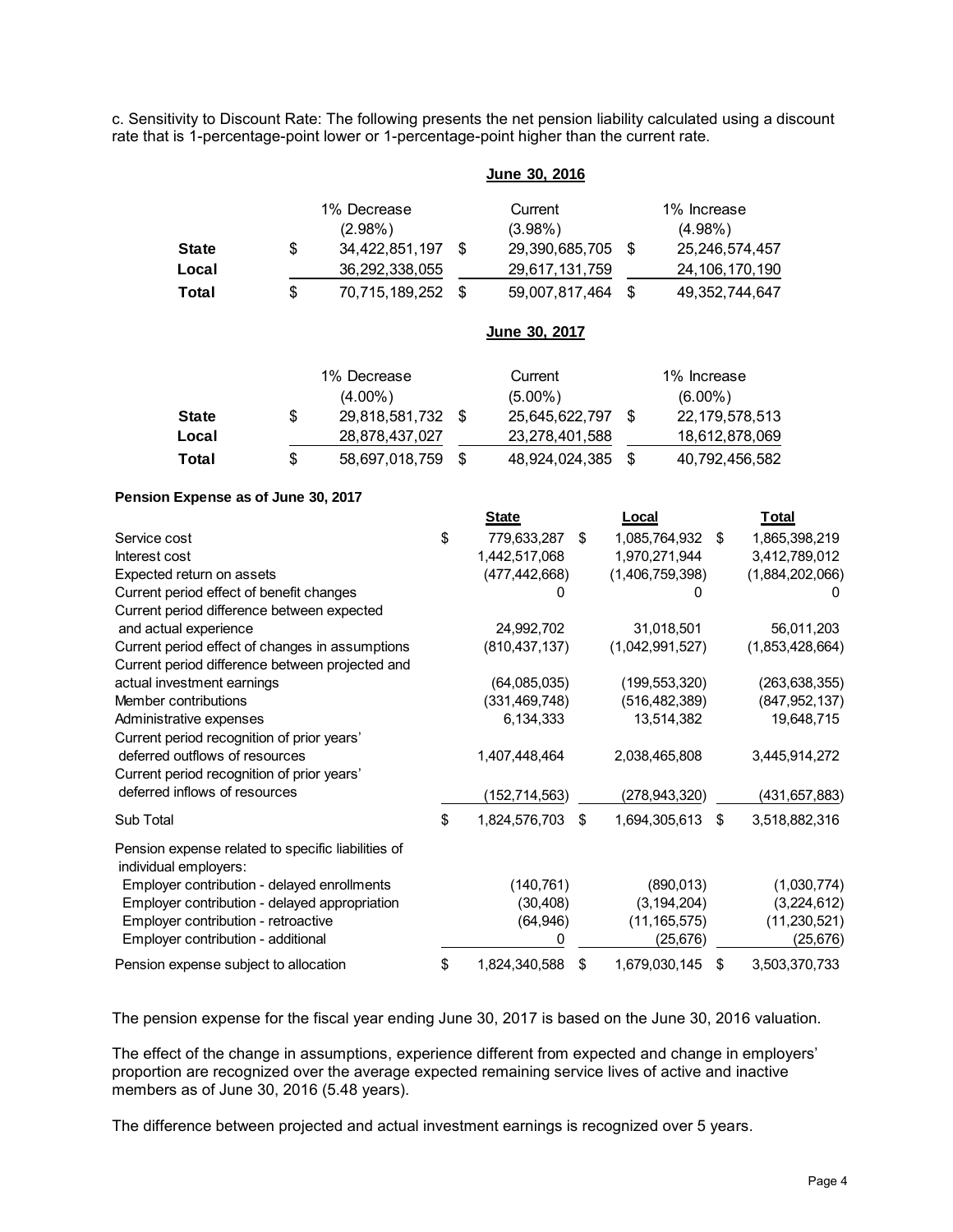#### **Deferred Outflows of Resources and Deferred Inflows of Resources Related to Pensions**

For the year ended June 30, 2017, the System has a collective pension expense of \$3,503,370,733 (\$1,824,340,588 for State and \$1,679,030,145 for Local employers). At June 30, 2017, there are deferred outflows of resources and deferred inflows of resources related to pensions from the following sources:

|                                                                                                                 | Deferred Outflow of<br>Resources |     | Deferred Inflow of<br>Resources |
|-----------------------------------------------------------------------------------------------------------------|----------------------------------|-----|---------------------------------|
| <b>State</b>                                                                                                    |                                  |     |                                 |
| Changes in Assumptions                                                                                          | \$<br>3,354,611,220              | S   | 3,630,758,372                   |
| Difference between expected and actual experience<br>Difference between projcted and actual investment earnings | 587,560,065<br>162,886,865       |     |                                 |
| Total                                                                                                           | \$<br>4,105,058,150              | \$. | 3,630,758,372                   |
| Local                                                                                                           |                                  |     |                                 |
| Changes in Assumptions                                                                                          | \$<br>4,689,795,719              | \$  | 4,672,602,040                   |
| Difference between expected and actual experience<br>Difference between projcted and actual investment earnings | 548,125,995<br>158,510,187       |     | 0                               |
| Total                                                                                                           | \$<br>5,396,431,901              | \$  | 4,672,602,040                   |
| <b>Total</b>                                                                                                    |                                  |     |                                 |
| Changes in Assumptions                                                                                          | \$<br>8,044,406,939              | S   | 8,303,360,412                   |
| Difference between expected and actual experience<br>Difference between projcted and actual investment earnings | 1,135,686,060<br>321,397,052     |     | 0                               |
| Total                                                                                                           | \$<br>9,501,490,051              | \$  | 8,303,360,412                   |

Annual changes to the net pension liability (asset) resulting from differences between expected and actual experience with regard to economic and demographic factors and from changes of assumptions about future economic or demographic factors or other inputs are deferred and amortized over a closed period equal to the average of the expected service lives of all employees that are provided with pension benefits determined for the period during which the changes occurred. Differences between projected and actual earnings on pension plan investments are amortized over a closed 5-year period. The following presents a summary of changes in the collective outflows of resources and deferred inflows of resources for the year ended June 30, 2017: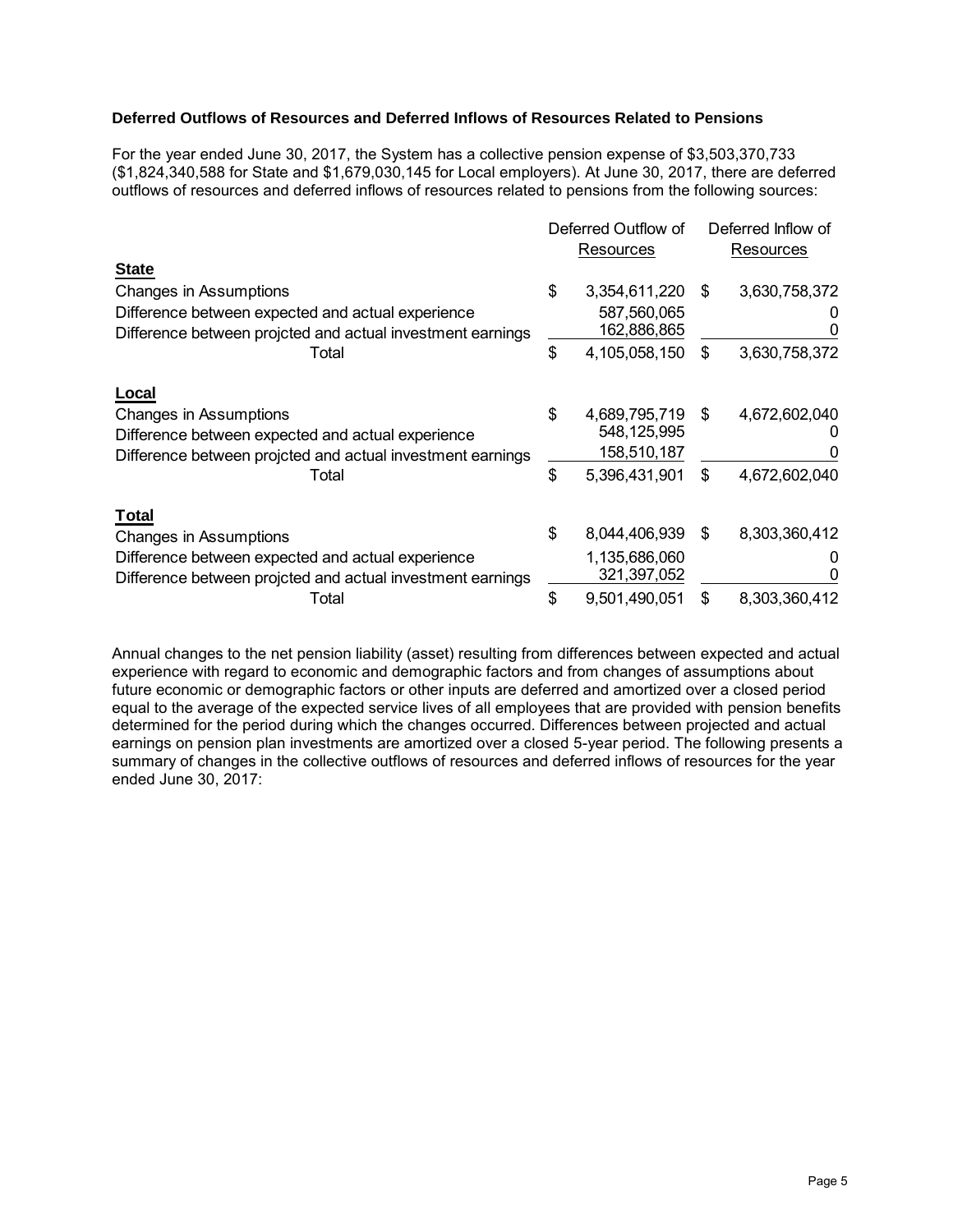| <b>Deferred</b><br>(Inflows)/Outflows of<br><b>Resources</b> | <b>Measurement</b><br><b>Period</b><br>July 1- June 30 | <b>Amortization</b><br><b>Period</b> |    | <b>Original balance</b>             | <b>Accumulated</b><br>amortization |                                     | <b>Beginning balance</b><br>on prior<br>measurement<br>period deferrals |                                     |      | <b>Current</b><br>measurement<br>period additions | <b>Amounts</b><br>recognized in<br>current year<br>expense |                                     | End of year<br>balance           |
|--------------------------------------------------------------|--------------------------------------------------------|--------------------------------------|----|-------------------------------------|------------------------------------|-------------------------------------|-------------------------------------------------------------------------|-------------------------------------|------|---------------------------------------------------|------------------------------------------------------------|-------------------------------------|----------------------------------|
| <b>State</b>                                                 |                                                        |                                      |    |                                     |                                    |                                     |                                                                         |                                     |      |                                                   |                                                            |                                     |                                  |
|                                                              |                                                        |                                      |    |                                     |                                    |                                     |                                                                         |                                     |      |                                                   |                                                            |                                     |                                  |
| Differences between<br>expected and actual                   |                                                        |                                      |    |                                     |                                    |                                     |                                                                         |                                     |      |                                                   |                                                            |                                     |                                  |
| experience                                                   | 2015                                                   | 5.72                                 | \$ | 401,805,013 \$                      |                                    | 140,491,264 \$                      |                                                                         | 261,313,749 \$                      |      | $\mathsf 0$                                       | -\$                                                        | 70,245,632 \$                       | 191,068,117                      |
|                                                              | 2016<br>2017                                           | 5.57<br>5.48                         |    | 443,922,203<br>136,960,007          |                                    | 79,698,780<br>0                     |                                                                         | 364,223,423<br>0                    |      | 0<br>136,960,007                                  |                                                            | 79,698,780<br>24,992,702            | 284,524,643<br>111,967,305       |
|                                                              | Total                                                  |                                      | \$ | 982,687,223 \$                      |                                    | 220, 190, 044 \$                    |                                                                         | 625,537,172 \$                      |      | 136,960,007 \$                                    |                                                            | 174,937,114 \$                      | 587,560,065                      |
|                                                              |                                                        |                                      |    |                                     |                                    |                                     |                                                                         |                                     |      |                                                   |                                                            |                                     |                                  |
| Difference due to changes                                    | 2014                                                   | 6.44                                 | \$ | 525,469,393 \$                      |                                    | 244,783,878 \$                      |                                                                         | 280,685,515 \$                      |      | $\mathsf 0$                                       | -S                                                         | 81,594,626 \$                       | 199,090,889                      |
| in assumptions                                               | 2015                                                   | 5.72                                 |    | 1,752,396,102                       |                                    | 612.725.910                         |                                                                         | 1,139,670,192                       |      | 0                                                 |                                                            | 306.362.955                         | 833, 307, 237                    |
|                                                              | 2016<br>2017                                           | 5.57<br>5.48                         |    | 3,623,172,812<br>(4,441,195,509)    |                                    | 650,479,859<br>0                    |                                                                         | 2,972,692,953<br>0                  |      | 0<br>(4, 441, 195, 509)                           |                                                            | 650,479,859<br>(810, 437, 137)      | 2,322,213,094<br>(3,630,758,372) |
|                                                              | Total                                                  |                                      | S  | 1,459,842,798                       | \$                                 | 1,507,989,647 \$                    |                                                                         | 4,393,048,660                       | -\$  | $(4,441,195,509)$ \$                              |                                                            | 228,000,303                         | \$<br>(276, 147, 152)            |
|                                                              |                                                        |                                      |    |                                     |                                    |                                     |                                                                         |                                     |      |                                                   |                                                            |                                     |                                  |
| Net difference between<br>projected and actual               | 2014                                                   | 5                                    | \$ | $(763, 572, 817)$ \$                |                                    | $(458, 143, 689)$ \$                |                                                                         | $(305, 429, 128)$ \$                |      | 0                                                 | -\$                                                        | $(152, 714, 563)$ \$                | (152, 714, 565)                  |
| earnings on investments                                      | 2015                                                   | 5                                    |    | 426,291,324                         |                                    | 170,516,530                         |                                                                         | 255,774,794                         | \$   | 0                                                 |                                                            | 85,258,265                          | 170,516,529                      |
|                                                              | 2016                                                   | 5                                    |    | 669,041,733                         |                                    | 133,808,347                         |                                                                         | 535,233,386                         | -\$  | 0                                                 |                                                            | 133,808,347                         | 401,425,039                      |
|                                                              | 2017<br>Total                                          | 5                                    | \$ | (320, 425, 173)<br>11,335,067       | \$                                 | 0<br>$(153, 818, 812)$ \$           |                                                                         | 0<br>485,579,052                    | \$   | (320, 425, 173)<br>$(320, 425, 173)$ \$           |                                                            | (64, 085, 035)<br>2,267,014 \$      | (256, 340, 138)<br>162,886,865   |
|                                                              |                                                        |                                      |    |                                     |                                    |                                     |                                                                         |                                     |      |                                                   |                                                            |                                     |                                  |
| <b>Local Employers</b>                                       |                                                        |                                      |    |                                     |                                    |                                     |                                                                         |                                     |      |                                                   |                                                            |                                     |                                  |
| Differences between<br>expected and actual                   |                                                        |                                      |    |                                     |                                    |                                     |                                                                         |                                     |      |                                                   |                                                            |                                     |                                  |
| experience                                                   | 2015                                                   | 5.72                                 | \$ | 648.990.145 \$                      |                                    | 226,919,632 \$                      |                                                                         | 422,070,513 \$                      |      | 0                                                 | \$                                                         | 113.459.816 \$                      | 308,610,697                      |
|                                                              | 2016<br>2017                                           | 5.57<br>5.48                         |    | 156,884,302<br>169,981,383          |                                    | 28, 165, 943<br>0                   |                                                                         | 128,718,359<br>0                    |      | 0<br>169,981,383                                  |                                                            | 28, 165, 943<br>31,018,501          | 100,552,416<br>138,962,882       |
|                                                              | Total                                                  |                                      | \$ | 975,855,830 \$                      |                                    | 255,085,575 \$                      |                                                                         | 550,788,872 \$                      |      | 169,981,383 \$                                    |                                                            | 172,644,260 \$                      | 548, 125, 995                    |
|                                                              |                                                        |                                      |    |                                     |                                    |                                     |                                                                         |                                     |      |                                                   |                                                            |                                     |                                  |
| Difference due to changes                                    | 2014                                                   | 6.44                                 | \$ | 696,968,161 \$                      |                                    | 324,674,610 \$                      |                                                                         | 372,293,551 \$                      |      | $\mathsf 0$                                       | -\$                                                        | 108,224,870 \$                      | 264,068,681                      |
| in assumptions                                               | 2015                                                   | 5.72                                 |    | 2,339,161,359                       |                                    | 817,888,588                         |                                                                         | 1,521,272,771                       |      | 0                                                 |                                                            | 408,944,294                         | 1,112,328,477                    |
|                                                              | 2016                                                   | 5.57                                 |    | 5, 169, 644, 253                    |                                    | 928, 122, 846                       |                                                                         | 4,241,521,407                       |      | $\mathbf 0$                                       |                                                            | 928, 122, 846                       | 3,313,398,561                    |
|                                                              | 2017<br>Total                                          | 5.48                                 | S  | (5,715,593,567)<br>2,490,180,206 \$ |                                    | 0<br>2,070,686,044 \$               |                                                                         | 0<br>6,135,087,729 \$               |      | (5,715,593,567)<br>$(5,715,593,567)$ \$           |                                                            | (1,042,991,527)<br>402,300,483 \$   | (4,672,602,040)<br>17, 193, 679  |
|                                                              |                                                        |                                      |    |                                     |                                    |                                     |                                                                         |                                     |      |                                                   |                                                            |                                     |                                  |
| Net difference between                                       |                                                        |                                      |    |                                     |                                    |                                     |                                                                         |                                     |      |                                                   |                                                            |                                     |                                  |
| projected and actual<br>earnings on investments              | 2014<br>2015                                           | 5<br>5                               | \$ | $(1,394,716,598)$ \$<br>594,886,692 |                                    | $(836, 829, 960)$ \$<br>237,954,676 |                                                                         | $(557, 886, 638)$ \$<br>356,932,016 | - \$ | 0<br>0                                            | \$                                                         | $(278, 943, 320)$ \$<br>118,977,338 | (278, 943, 318)<br>237,954,678   |
|                                                              | 2016                                                   | 5                                    |    | 1,662,853,507                       |                                    | 332,570,701                         |                                                                         | 1,330,282,806 \$                    |      | 0                                                 |                                                            | 332,570,701                         | 997,712,105                      |
|                                                              | 2017                                                   | 5                                    |    | (997, 766, 598)                     |                                    | 0                                   |                                                                         | 0                                   |      | (997, 766, 598)                                   |                                                            | (199, 553, 320)                     | (798,213,278)                    |
|                                                              | Total                                                  |                                      | \$ | $(134, 742, 997)$ \$                |                                    | $(266, 304, 583)$ \$                |                                                                         | 1,129,328,184                       | \$   | $(997, 766, 598)$ \$                              |                                                            | $(26,948,601)$ \$                   | 158,510,187                      |
| Total                                                        |                                                        |                                      |    |                                     |                                    |                                     |                                                                         |                                     |      |                                                   |                                                            |                                     |                                  |
| Differences between                                          |                                                        |                                      |    |                                     |                                    |                                     |                                                                         |                                     |      |                                                   |                                                            |                                     |                                  |
| expected and actual<br>experience                            | 2015<br>2016                                           | 5.72<br>5.57                         | \$ | 1,050,795,158<br>600,806,505        | - \$                               | 367,410,896 \$<br>107,864,723       |                                                                         | 683,384,262 \$<br>492.941.782       |      | $\mathsf 0$<br>0                                  | \$                                                         | 183,705,448 \$<br>107,864,723       | 499,678,814<br>385,077,059       |
|                                                              | 2017                                                   | 5.48                                 |    | 306,941,390                         |                                    | 0                                   |                                                                         | 0                                   |      | 306,941,390                                       |                                                            | 56,011,203                          | 250,930,187                      |
|                                                              | Total                                                  |                                      | \$ | 1,958,543,053 \$                    |                                    | 475,275,619 \$                      |                                                                         | 1,176,326,044 \$                    |      | 306,941,390 \$                                    |                                                            | 347,581,374 \$                      | 1.135.686.060                    |
|                                                              |                                                        |                                      |    |                                     |                                    |                                     |                                                                         |                                     |      |                                                   |                                                            |                                     |                                  |
| Difference due to changes<br>in assumptions                  | 2014                                                   | 6.44                                 | \$ | 1,222,437,554 \$                    |                                    | 569,458,488 \$                      |                                                                         | 652,979,066 \$                      |      | $\mathsf 0$                                       | -\$                                                        | 189,819,496 \$                      | 463, 159, 570                    |
|                                                              | 2015<br>2016                                           | 5.72<br>5.57                         |    | 4,091,557,461<br>8,792,817,065      |                                    | 1,430,614,498<br>1,578,602,705      |                                                                         | 2,660,942,963<br>7,214,214,360      |      | 0<br>$\Omega$                                     |                                                            | 715,307,249<br>1,578,602,705        | 1,945,635,714<br>5,635,611,655   |
|                                                              | 2017                                                   | 5.48                                 |    | (10, 156, 789, 076)                 |                                    | 0                                   |                                                                         | $\mathbf 0$                         |      | (10, 156, 789, 076)                               |                                                            | (1,853,428,664)                     | (8,303,360,412)                  |
|                                                              | Total                                                  |                                      | \$ | 3,950,023,004                       | \$                                 | 3,578,675,691 \$                    |                                                                         | 10.528.136.389                      | \$   | $(10, 156, 789, 076)$ \$                          |                                                            | 630,300,786 \$                      | (258, 953, 473)                  |
|                                                              |                                                        |                                      |    |                                     |                                    |                                     |                                                                         |                                     |      |                                                   |                                                            |                                     |                                  |
| Net difference between<br>projected and actual               | 2014                                                   | 5                                    | \$ | $(2, 158, 289, 415)$ \$             |                                    | $(1, 294, 973, 649)$ \$             |                                                                         | $(863, 315, 766)$ \$                |      | 0                                                 | \$                                                         | $(431, 657, 883)$ \$                | (431, 657, 883)                  |
| earnings on investments                                      | 2015                                                   | 5                                    |    | 1,021,178,016                       |                                    | 408,471,206                         |                                                                         | 612,706,810                         |      | 0                                                 |                                                            | 204,235,603                         | 408,471,207                      |
|                                                              | 2016<br>2017                                           | 5<br>5                               |    | 2,331,895,240<br>(1,318,191,771)    |                                    | 466,379,048<br>0                    |                                                                         | 1,865,516,192<br>0                  |      | 0<br>(1,318,191,771)                              |                                                            | 466,379,048<br>(263, 638, 355)      | 1,399,137,144<br>(1,054,553,416) |
|                                                              | Total                                                  |                                      | \$ | $(123, 407, 930)$ \$                |                                    | (420, 123, 395) \$                  |                                                                         | 1,614,907,236                       | \$   | $(1,318,191,771)$ \$                              |                                                            | $(24, 681, 587)$ \$                 | 321,397,052                      |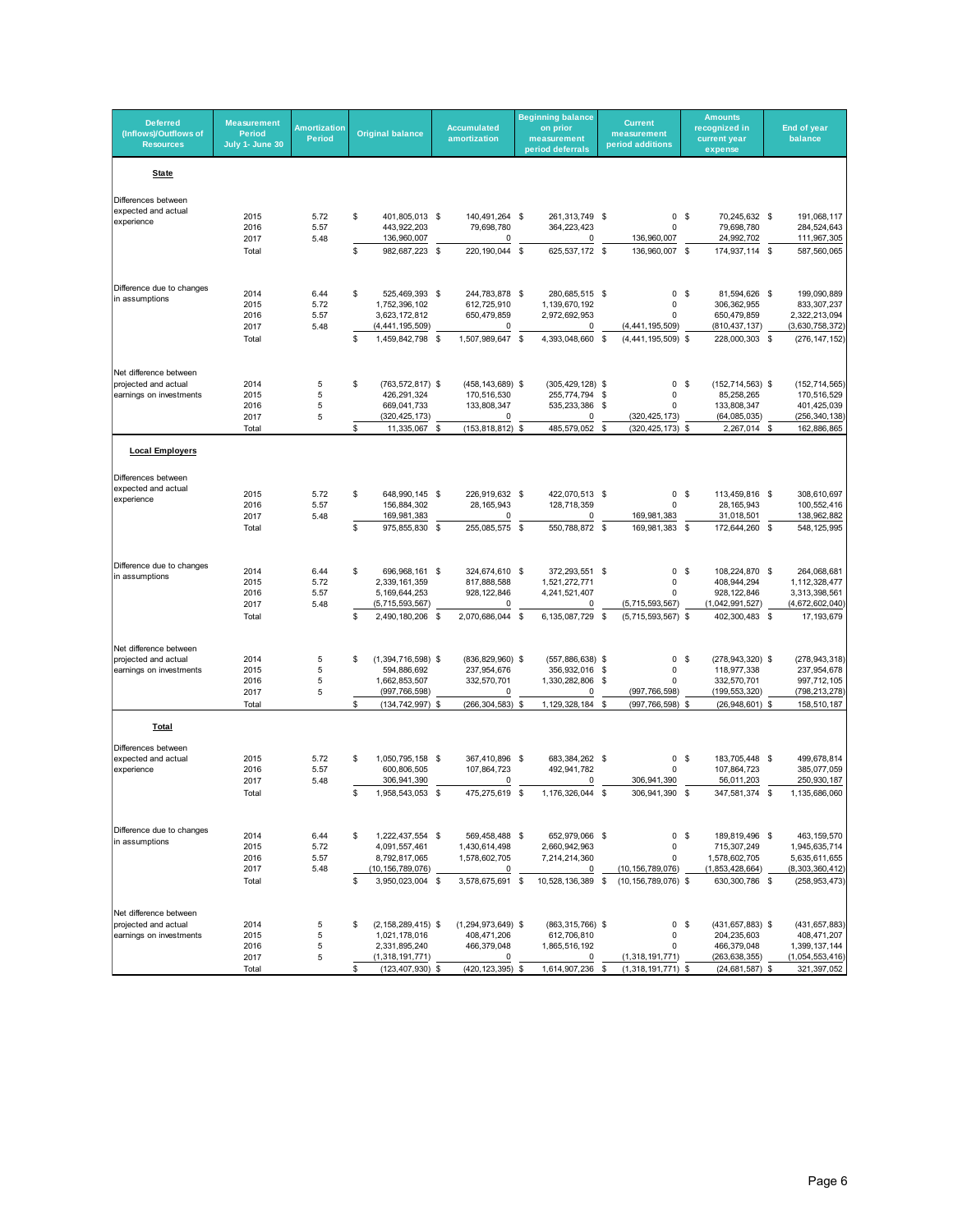Amounts reported as deferred outflows of resources and deferred inflows of resources related to pensions will be recognized in the State's pension expense as follows:

| Fiscal Year ending June 30 | <b>State</b>      | Local               | Total               |
|----------------------------|-------------------|---------------------|---------------------|
| 2018                       | 405,204,429<br>\$ | 547,996,144<br>- \$ | 953,200,573<br>- \$ |
| 2019                       | 557,918,993       | 826,939,464         | 1,384,858,457       |
| 2020                       | 321,517,331       | 501,083,041         | 822,600,372         |
| 2021                       | (433, 327, 648)   | (666, 441, 734)     | (1,099,769,382)     |
| 2022                       | (377, 013, 327)   | (485, 747, 054)     | (862, 760, 381)     |
| Thereafter                 | 0                 | 0                   | 0                   |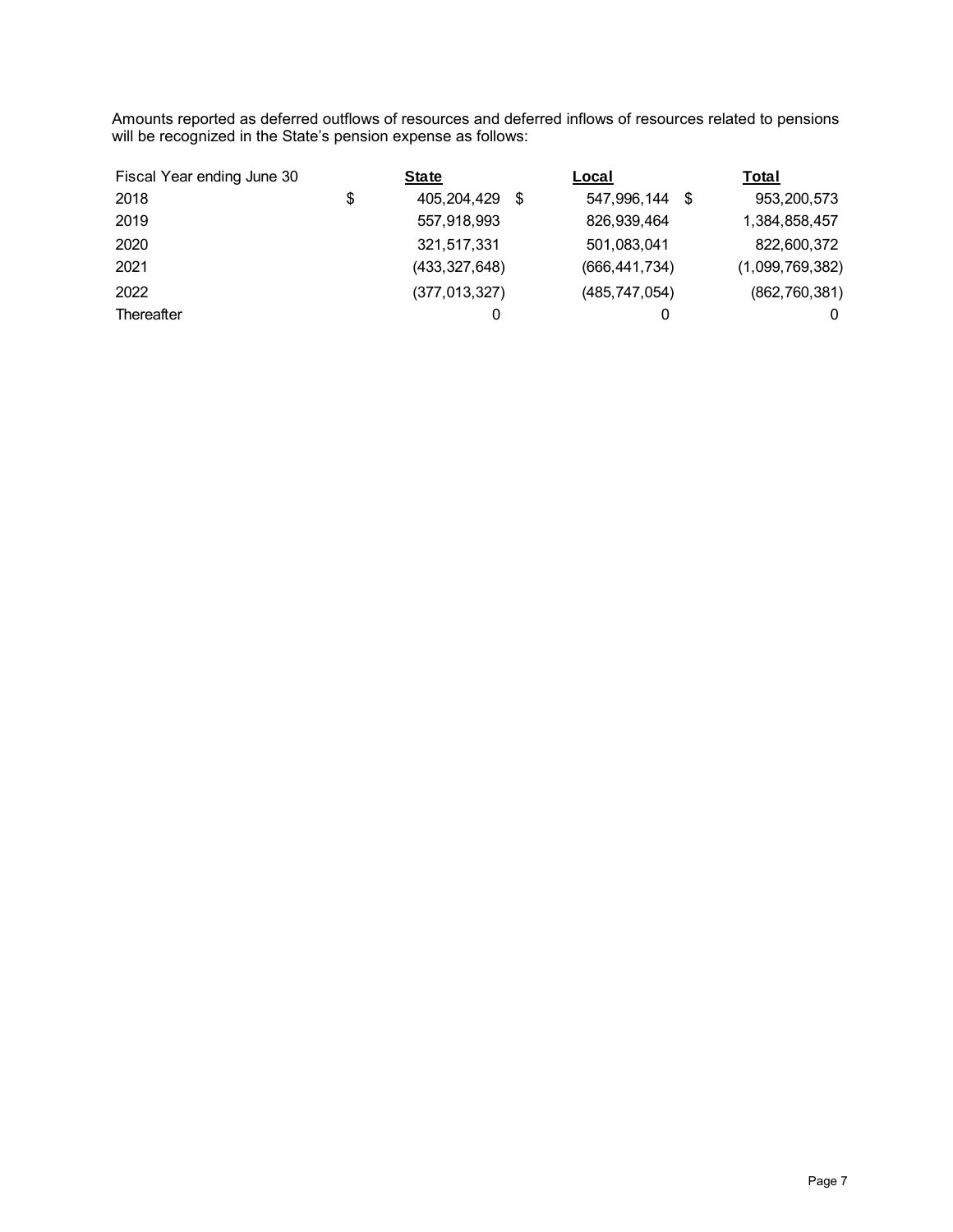#### **Actuarial Assumptions**

The actuarial cost method used to develop the total pension liability is the Entry Age Normal Cost-Level Percent of Pay method, as required by GASB Statements No. 67.

The total pension liability as of June 30, 2017 was determined by rolling forward the Plan's total pension liability as of July 1, 2016 to June 30, 2017 using the following actuarial assumptions, applied to all periods included in the measurement. In addition, an amount of \$854,976 has been added to the liability as of June 30, 2017 equal to the amount in the June 30, 2017 Plan Fiduciary Net Position for transfers from other systems.

The Treasurer has recommended a change in the economic assumptions to be used to determine the actuarially determined contribution from 7.65% per annum to:

- Effective with the July 1, 2017 valuation: 7.50% per annum,
- Effective with the July 1, 2019 valuation: 7.30% per annum,
- Effective with the July 1, 2021 valuation: 7.00% per annum.

All other methods and assumptions used to determine the total pension liability are set forth in Section II and are consistent with the assumptions used for the July 1, 2016 actuarial valuation except as noted.

#### **Long-Term Expected Rate of Return**

The long-term expected rate of return used for this valuation is 7.00% per annum.

The long-term expected rate of return on pension System investments was determined using a buildingblock method in which best-estimate ranges of expected future real rates of return (expected returns, net of pension System investment expense and inflation) are developed for each major asset class. These ranges are combined to produce the long-term expected rate of return by weighting the expected future real rates of return by the target asset allocation percentage and by adding expected inflation. Best estimates of arithmetic rates of return for each major asset class included in the System's target asset allocation as of June 30, 2017 are summarized in Appendix A, as provided by the Division of Pension and Benefits.

#### **Discount rate**

The discount rate is the single rate that reflects (1) the long-term expected rate of return on Plan investments that are expected to be used to finance the payment of benefits, to the extent that the Plan's fiduciary net position is projected to be sufficient to make projected benefit payments and Plan assets are expected to be invested using a strategy to achieve that return, and (2) a yield or index rate for 20-year, tax-exempt general obligation municipal bonds with an average rating of AA/Aa or higher (or equivalent quality on another scale), to the extent that the conditions for use of the long-term expected rate of return are not met.

The discount rate used to measure the total pension liability as of June 30, 2016 was 3.98% and as of June 30, 2017 was 5.00%. As discussed with the Division of Pensions and Benefits, the projection of cash flows used to determine the discount rate as of June 30, 2017 assumed:

 In accordance with paragraph 37 of GASB Statement No. 67, the projection of the Plan's fiduciary net position and projected benefit payments were based on the recommended demographic assumptions of the July 1, 2011 – June 30, 2014 Experience Study, which was approved by the Board of Trustees on October 14, 2015. Please see Section II of the report for a summary of the demographic assumptions.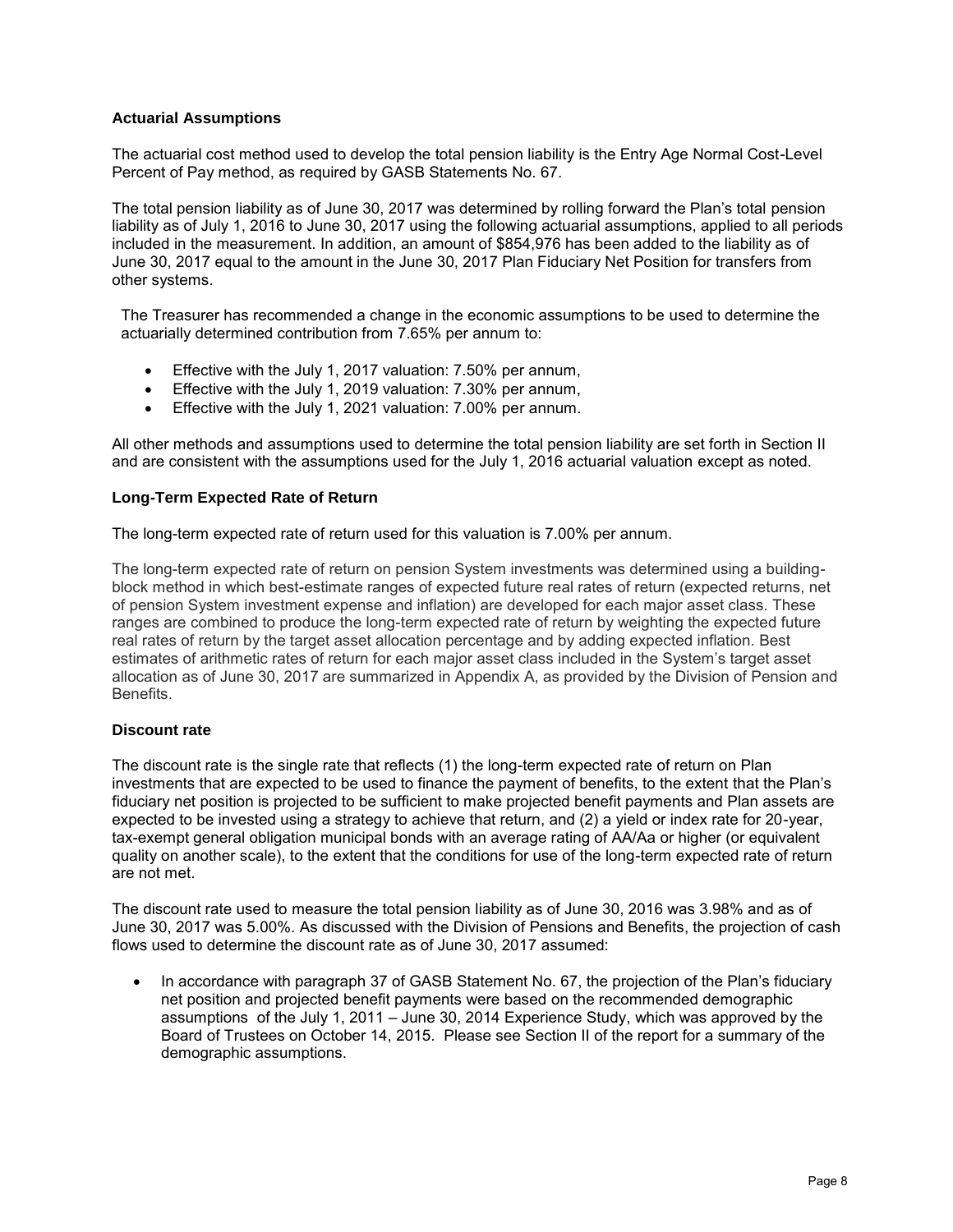- The Treasurer has recommended a change in the economic assumptions to be used to determine the actuarially determined contribution from 7.65% per annum to:
	- o Effective with the July 1, 2017 valuation: 7.50% per annum,
	- o Effective with the July 1, 2019 valuation: 7.30% per annum,
	- o Effective with the July 1, 2021 valuation: 7.00% per annum.
- It is assumed that the Locals will contribute 100.0% of their actuarially determined contribution and the NCGIPF contribution while the State will contribute 40.00% of the actuarially determined contribution and 100% of its NCGIPF contribution. The 40.00% contribution rate is the actual total State contribution rate paid in fiscal year ending June 30, 2017 with respect to the actuarially determined contribution for the fiscal year ending June 30, 2017 for all State administered retirement systems.
- Prior to the July 1, 2017 valuation, it is assumed the State will make pension contributions the June 30th following the valuation date. Effective with the July 1, 2017 valuation, Chapter 83, P.L. 2016 requires the State to make pension contributions on a quarterly basis: at least 25% by September 30, at least 50% by December 31, at least 75% by March 31, and at least 100% by June 30.
- Under Chapter 98, P.L. 2017 Lottery Enterprise Contribution Act, the Public Employees' Retirement System receives 21.02% of the proceeds of the Lottery Enterprise, based upon their members' past or present employment in schools and institutions in the state for a term of 30 years. Revenues from Chapter 98, P.L. 2017 – Lottery Enterprise Contribution Act are assumed to be contributed to the trust on a monthly basis.

Based on these assumptions, the pension Plan's fiduciary net position was projected to be available to make projected future benefit payments of current Plan members until fiscal year 2040. Municipal bond rates of 2.85% as of June 30, 2016 and 3.58% as of June 30, 2017 were used in the development of the blended GASB discount rate after that point. As selected by the State Treasurer, the rates are based on the Bond Buyer Go 20-Bond Municipal Bond Index. Based on the long-term rate of return of 7.65% and the municipal bond rate of 2.85% as of June 30, 2016 and the long-term rate of return of 7.00% and the municipal bond rate of 3.58% as of June 30, 2017, the blended GASB discount rates are 3.98% as of June 30, 2016 and 5.00% as of June 30, 2017. The assumed discount rate has been determined in accordance with the method prescribed by GASB Statement No. 67. We believe this assumption is reasonable for the purposes of the measurements required by the Statement.

The projections of the Fiduciary Net Plan Position are based on contributions to the plan in accordance with the State and the Local Employers' current funding policy and a 7.00% per annum long-term expected rate of return. Should contributions to the Plan be different from those outlined above, the results would be different and may result in the Fiduciary Net Plan Position not being sufficient to cover the Plan's benefit payments at some other future date and thus changing the discount rate used to determine the Plan's Total Pension Liability.

#### **Actuarial Cost Method**

Entry Age Normal – Level Percentage of Pay

#### **Asset Valuation Method**

Invested assets are reported at fair value.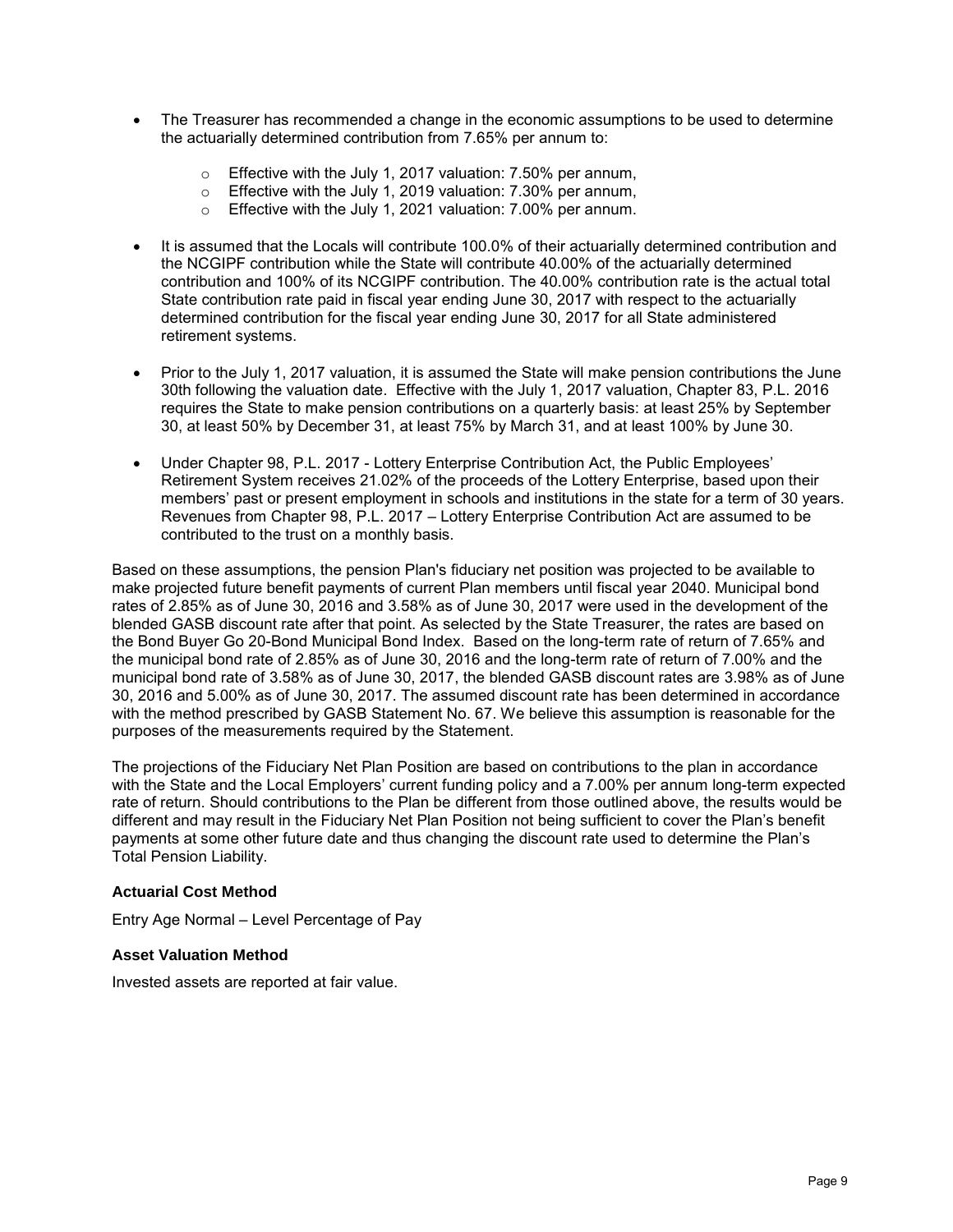### **Section II – Actuarial Assumptions and Methods**

Investment Rate of Return to Determine the Actuarially Determined Contribution:

- July 1, 2016 valuation: 7.65% per annum, compounded annually.
- July 1, 2017 valuation: 7.50% per annum, compounded annually.
- July 1, 2018 valuation: 7.50% per annum, compounded annually.
- July 1, 2019 valuation: 7.30% per annum, compounded annually
- July 1, 2020 valuation: 7.30% per annum, compounded annually.
- July 1, 2021 and later valuations: 7.00% per annum, compounded annually.

Long-Term Expected Rate of Return to Project the Plan Fiduciary Net Position and GASB 67 Effective Discount Rate: 7.00% per annum, compounded annually.

GASB 67 Effective Discount Rate

- June 30, 2016: 3.98% per annum, compounded annually.
- June 30, 2017: 5.00% per annum, compounded annually.

Employee Contribution Interest Rate: Investment rate of return as stated above.

COLA: No future COLA is assumed.

Separations from Service and Salary Increases: Representative values of the assumed annual rates of separation and annual rates of salary increases are as follows:

401(a)(17) Pay Limit: \$265,000 for 2016 increasing 3.00% per annum, compounded annually.

Social Security Wage Base: \$118,500 for 2016 increasing 4.00% per annum, compounded annually.

Representative values of the assumed annual rates of separation and annual rates of salary increases are as follows:

Annual Rates of

|     |                 |              |              | <b>Select Withdrawal</b> |              |                                                                                | Ultimate Withdrawal <sup>1</sup> |              |              |                                                |
|-----|-----------------|--------------|--------------|--------------------------|--------------|--------------------------------------------------------------------------------|----------------------------------|--------------|--------------|------------------------------------------------|
|     | <b>1st Year</b> |              |              | 2nd Year                 |              | <b>Prior to</b><br><b>Eligibility For</b><br><b>3rd Year</b><br><b>Benefit</b> |                                  |              |              | <b>After Eligibility</b><br><b>For Benefit</b> |
| Age | <b>State</b>    | <b>Local</b> | <b>State</b> | <b>Local</b>             | <b>State</b> | Local                                                                          | <b>State</b>                     | <b>Local</b> | <b>State</b> | <b>Local</b>                                   |
| 20  | 28.90%          | 40.19%       | 13.53%       | 15.12%                   | 9.52%        | 12.19%                                                                         | 4.48%                            | 6.31%        |              |                                                |
| 25  | 36.12           | 40.19        | 13.53        | 15.12                    | 9.52         | 12.19                                                                          | 4.69                             | 6.31         |              |                                                |
| 30  | 36.12           | 38.84        | 13.53        | 14.67                    | 9.52         | 13.32                                                                          | 3.82                             | 6.11         |              | .03%                                           |
| 35  | 26.14           | 33.51        | 10.83        | 11.74                    | 7.99         | 10.77                                                                          | 2.86                             | 3.99         | $.05\%$      | .03                                            |
| 40  | 21.66           | 32.05        | 8.86         | 10.52                    | 6.37         | 10.66                                                                          | 1.80                             | 2.91         | .05          | .05                                            |
| 45  | 20.41           | 31.01        | 8.26         | 10.08                    | 5.79         | 10.36                                                                          | 1.22                             | 2.46         | .24          | .16                                            |
| 50  | 20.41           | 28.39        | 7.65         | 9.58                     | 5.21         | 9.57                                                                           | .90                              | 1.94         | 1.10         | .64                                            |
| 55  | 20.41           | 27.96        | 7.65         | 9.40                     | 5.21         | 9.08                                                                           | .88                              | 1.60         | 1.43         | .77                                            |
| 60  | 20.41           | 22.37        | 7.65         | 9.40                     | 5.21         | 6.84                                                                           | .88                              | 1.52         | .90          | .77                                            |

 $1$  The rates of withdrawal prior to eligibility for a benefit assume a refund of contributions. The rates assumed for members withdrawing with a benefit are the sum of the rates of withdrawal after eligibility for a benefit and those prior to eligibility.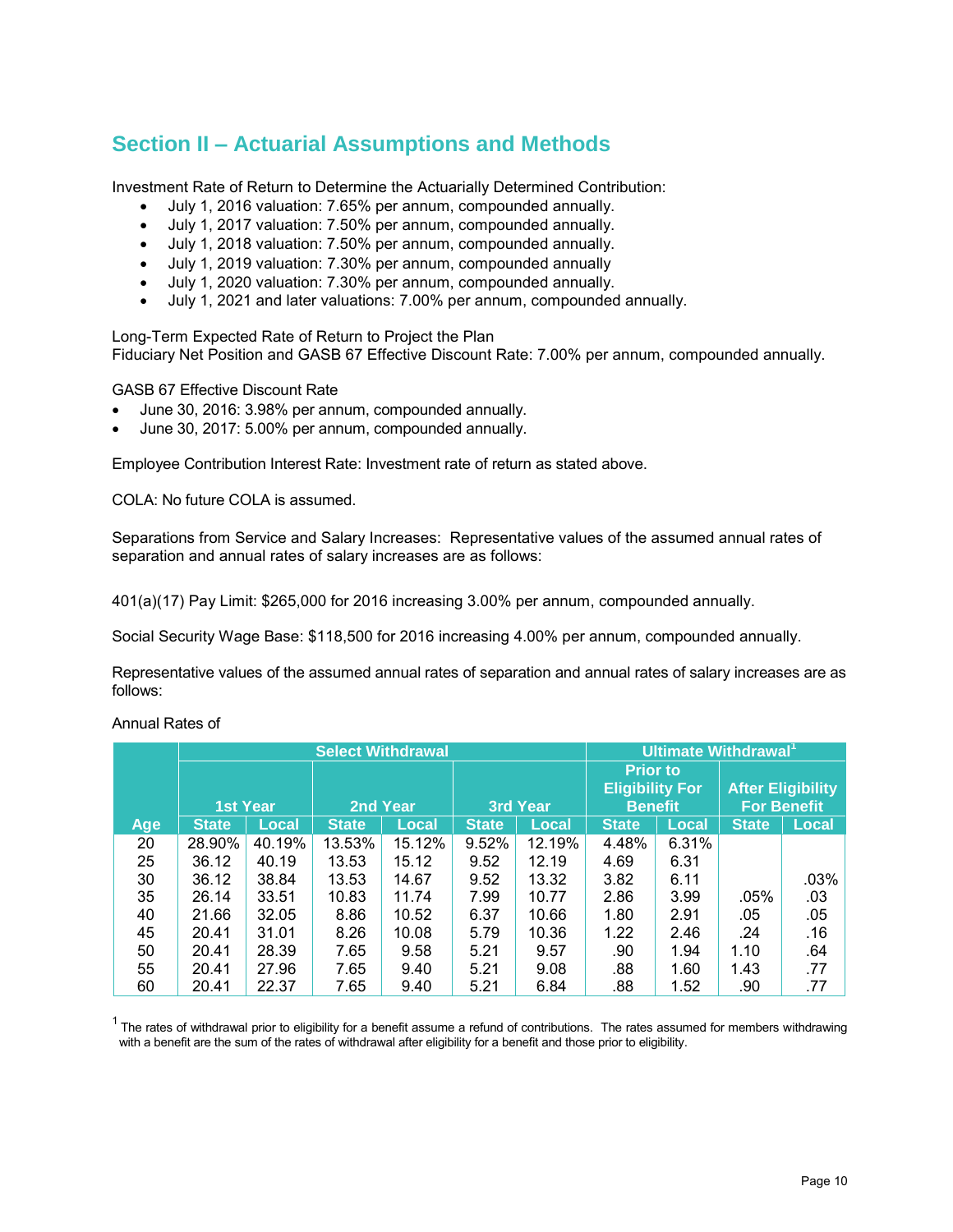#### Annual Rates of

|     | <b>Service</b><br><b>Retirement</b> |              | <b>Salary Increases Effective as</b><br>of July 1, 2016 |                                 |  |
|-----|-------------------------------------|--------------|---------------------------------------------------------|---------------------------------|--|
| Age | <b>State</b>                        | <b>Local</b> | <b>FY2016 to</b><br><b>FY2026</b>                       | <b>FY2026 and</b><br>thereafter |  |
| 20  |                                     |              | 4.15%                                                   | 5.15%                           |  |
| 25  |                                     |              | 3.90                                                    | 4.90                            |  |
| 30  |                                     |              | 3.65                                                    | 4.65                            |  |
| 35  |                                     |              | 3.40                                                    | 4.40                            |  |
| 40  |                                     |              | 3.15                                                    | 4.15                            |  |
| 45  |                                     |              | 2.90                                                    | 3.90                            |  |
| 50  |                                     |              | 2.65                                                    | 3.65                            |  |
| 55  | 17.50%                              | 11.70%       | 2.40                                                    | 3.40                            |  |
| 60  | 9.00                                | 7.80         | 2.15                                                    | 3.15                            |  |
| 65  | 16.20                               | 16.54        | 1.65                                                    | 2.65                            |  |
| 69  | 15.00                               | 11.55        | 1.65                                                    | 2.65                            |  |

#### Annual Rates of

|            | <b>Ordinary</b><br>Death <sup>2</sup> |               |             | <b>Accidental</b><br><b>Death</b> |              | <b>Ordinary</b><br><b>Disability</b> |              | <b>Accidental</b><br><b>Disability</b> |              |              |
|------------|---------------------------------------|---------------|-------------|-----------------------------------|--------------|--------------------------------------|--------------|----------------------------------------|--------------|--------------|
|            |                                       | <b>State</b>  | Local       |                                   |              |                                      |              |                                        |              |              |
| <b>Age</b> | <b>Male</b>                           | <b>Female</b> | <b>Male</b> | <b>Female</b>                     | <b>State</b> | <b>Local</b>                         | <b>State</b> | Local                                  | <b>State</b> | <b>Local</b> |
| 20         | .03%                                  | .02%          | .03%        | $.02\%$                           | 0.001%       | 0.001%                               | 0.005%       |                                        | 0.001%       | 0.001%       |
| 25         | .04                                   | .02           | .04         | .02                               | 0.001        | 0.001                                | 0.006        |                                        | 0.001        | 0.002        |
| 30         | .04                                   | .02           | .04         | .02                               | 0.001        | 0.001                                | 0.097        | $0.060\%$                              | 0.004        | 0.004        |
| 35         | .05                                   | .03           | .06         | .02                               | 0.001        | 0.001                                | 0.216        | 0.189                                  | 0.011        | 0.005        |
| 40         | .08                                   | .05           | .10         | .04                               | 0.001        | 0.001                                | 0.304        | 0.269                                  | 0.020        | 0.012        |
| 45         | .11                                   | .08           | .13         | .06                               | 0.001        | 0.001                                | 0.410        | 0.363                                  | 0.023        | 0.017        |
| 50         | .16                                   | .12           | .19         | .09                               | 0.001        | 0.001                                | 0.462        | 0.434                                  | 0.035        | 0.021        |
| 55         | .23                                   | .18           | .26         | .14                               | 0.001        | 0.001                                | 0.559        | 0.587                                  | 0.047        | 0.026        |
| 60         | .33                                   | .28           | .40         | .21                               | 0.001        | 0.001                                | 0.987        | 0.759                                  | 0.041        | 0.030        |
| 65         | .54                                   | .43           | .65         | .33                               | 0.001        | 0.001                                | 1.190        | 0.932                                  | 0.061        | 0.027        |
| 69         | .76                                   | .58           | .86         | .47                               | 0.001        | 0.001                                | 1.417        | 1.110                                  | 0.062        | 0.027        |

 $^2$  RP-2000 Employee Preretirement Mortality Table for male and female active participants. For State, mortality tables are set back 4 years for males and 4 years for females. For Employees of Local employers, mortality tables are set back 2 years for males and 7 years for females. In addition, the tables provide for future improvements in mortality from the base year of 2013 using a generational approach based on Conduent Modified MP-2014. Rates shown above are unadjusted for Conduent Modified MP-2014.

Prosecutors Part (Chapter 366, P.L. 2001): This legislation introduced special retirement eligibility for certain benefits. The valuation used the following annual rates of service retirement:

|            | <b>Less than 20 Years</b> |              |          |                | <b>25 or More Years</b> |              |
|------------|---------------------------|--------------|----------|----------------|-------------------------|--------------|
| <b>Age</b> | <b>State</b>              | <b>Local</b> | 20 Years | 21 to 24 Years | <b>State</b>            | <b>Local</b> |
| 40         | $0.00\%$                  | $0.00\%$     | 2.50%    | $0.00\%$       | 23.10%                  | 15.40%       |
| 45         | 0.00                      | 0.00         | 2.50     | 0.00           | 23.10                   | 15.40        |
| 50         | 0.00                      | 0.00         | 3.75     | 0.00           | 23.10                   | 15.40        |
| 55         | 2.59                      | 3.06         | 5.00     | 0.00           | 26.22                   | 17.48        |
| 60         | 2.63                      | 3.06         | 5.00     | 0.00           | 34.17                   | 22.78        |
| 65         | 2.63                      | 3.06         | 37.50    | 0.00           | 100.00                  | 100.00       |
| 69         | 2.63                      | 3.06         | 37.50    | 0.00           | 100.00                  | 100.00       |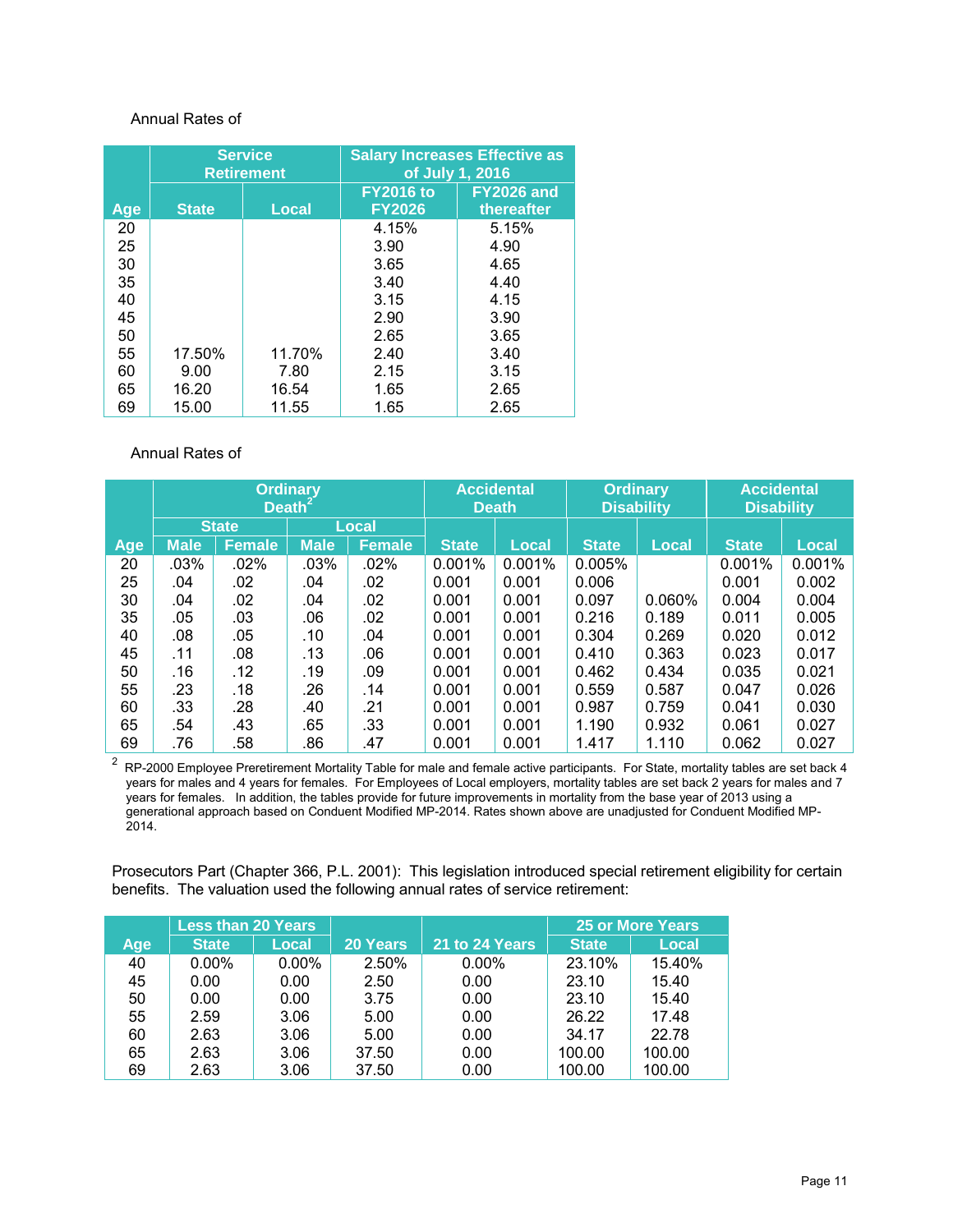Deaths After Retirement: The RP-2000 Combined Healthy Male and Female Mortality Tables (set back 1 year for males and females) for service retirement and beneficiaries of former members and a one year static projection based on mortality improvement scale AA. The RP-2000 Disabled Mortality Tables (set back 3 years for males and set forward 1 year for females) are used to value disabled retirees. In addition, the tables for service retirement and beneficiaries of former members provide for future improvements in mortality from the base year of 2013 using a generational approach based on the Conduent Modified 2014 projection scale. Illustrative rates of mortality unadjusted for the Conduent Modified 2014 projection scale are shown below:

|     | <b>Service Retirements</b> |       |     | <b>Disability Retirements</b> |              |
|-----|----------------------------|-------|-----|-------------------------------|--------------|
| Age | <b>Men</b>                 | Women | Age | <b>Men</b>                    | <b>Women</b> |
| 55  | 0.31%                      | 0.24% | 35  | 2.26%                         | 0.75%        |
| 60  | 0.59                       | 0.44  | 40  | 2.26                          | 0.75         |
| 65  | 1.11                       | 0.86  | 45  | 2.26                          | 0.82         |
| 70  | 1.95                       | 1.48  | 50  | 2.51                          | 1.25         |
| 75  | 3.34                       | 2.53  | 55  | 3.16                          | 1.76         |
| 80  | 5.73                       | 4.12  | 60  | 3.80                          | 2.29         |
| 85  | 9.91                       | 6.90  | 65  | 4.50                          | 2.96         |

Marriage: Husbands are assumed to be 3 years older than wives. Among the active population, 100% of participants are assumed married.

Valuation Method:

GASB actuarial cost method: Entry Age Normal – Level Percentage of Pay

Funding calculations: Projected Unit Credit Method. This method essentially funds the System's benefits accrued to the valuation date. Experience gains and losses are recognized in future accrued liability contributions. In accordance with Chapter 78, P.L. 2011, beginning with the July 1, 2010 actuarial valuation, the accrued liability contribution shall be computed so that if the contribution is paid annually in level dollars, it will amortize the unfunded accrued liability over an open 30 year period. Beginning with the July 1, 2019 9actuarial valuation, the accrued liability contribution shall be computed so that if the contribution is paid annually in level dollars it will amortize the unfunded accrued liability over a closed 30 year period (i.e., for each subsequent valuation, the amortization period shall decrease by one year.) Beginning with the July 1, 2029 actuarial valuation, when the remaining amortization period reaches 20 years, any increase or decrease in the unfunded accrued liability as a result of actuarial losses or gains for subsequent valuation years shall serve to increase or decrease, respectively, the amortization period for the unfunded accrued liability, unless an increase in the amortization period will cause it to exceed 20 years. If an increase in the amortization period as a result of actuarial losses for a valuation year would exceed 20 years, the accrued liability contribution shall be computed for the valuation year using a 20 year amortization period.

To the extent that the amortization period remains an open period in future years and depending upon the specific circumstances, it should be noted that in the absence of emerging actuarial gains or contributions made in excess of the actuarially determined contribution, any existing unfunded accrued liability may not be fully amortized in the future.

State Contribution Payable Dates:

Prior to the July 1, 2017 valuation, it is assumed the State will make pension contributions the June 30th following the valuation date. Effective with the July 1, 2017 valuation, Chapter 83, P.L. 2016 requires the State to make pension contributions on a quarterly basis: at least 25% by September 30, at least 50% by December 31, at least 75% by March 31, and at least 100% by June 30.

In addition, revenues from Chapter 98, P.L. 2017 – Lottery Enterprise Contribution Act are assumed to be contributed to the trust on a monthly basis.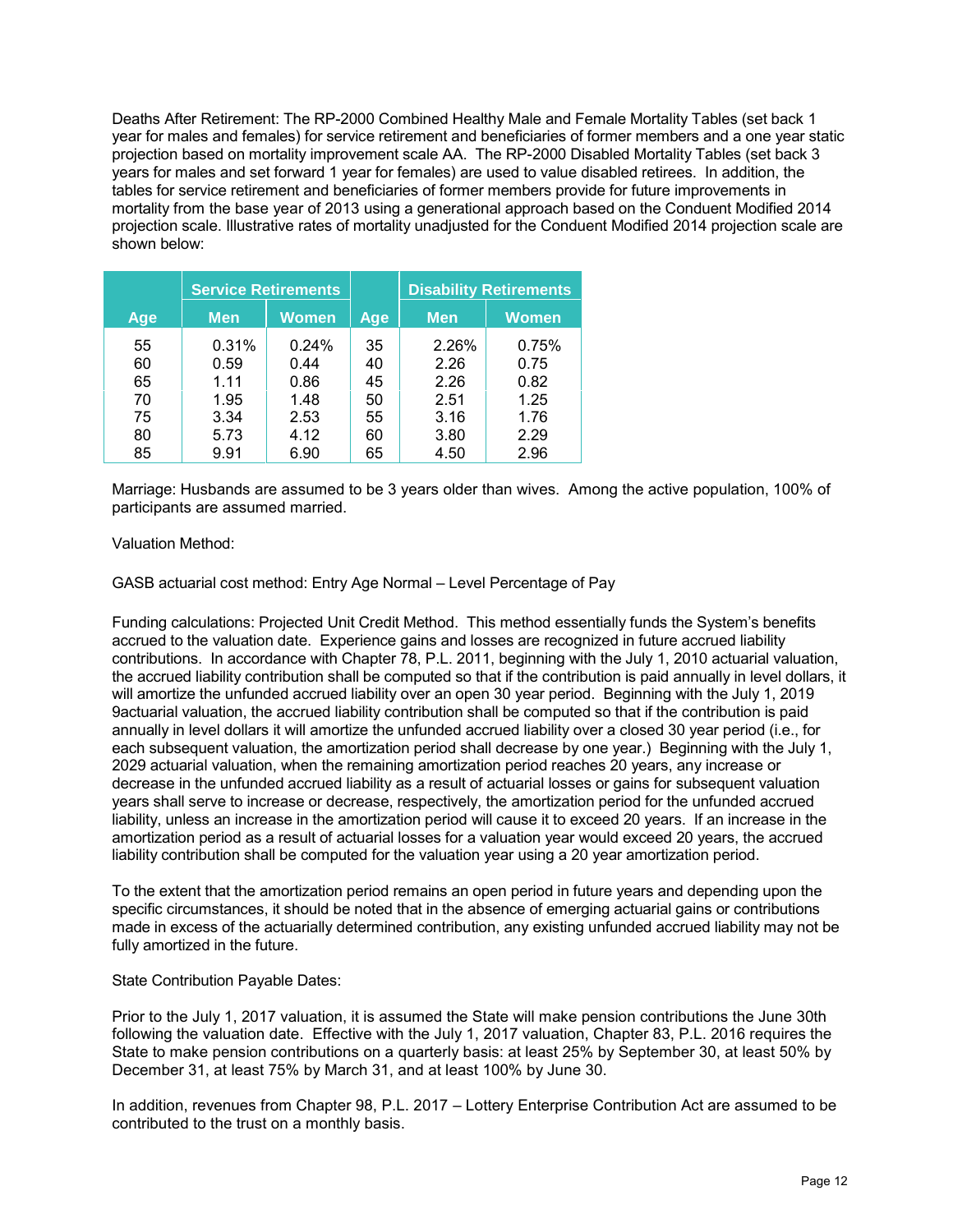#### Receivable Contributions:

State contributions expected to be paid the June 30th following the valuation date are discounted by the valuation interest rate of 7.65% to the valuation date for the July 1, 2016 valuation. Effective with the July 1, 2017 valuation, State contributions expected to be paid in equal quarterly amounts as of September 30th, December 31st, March 31st, and June 30th following the valuation date are discounted by the interest rate used at the valuation date.

Local contributions expected to be paid the April 1st, following the valuation are discounted by the interest rate used at the valuation date.

Asset Valuation Method:

GASB method used to value investments: Investments are reported at fair value.

Funding calculations: A five year average of market values with write-up was used. This method takes into account appreciation (depreciation) in investments in order to smooth asset values by averaging the excess of the actual over the expected income, on a market value basis, over a five-year period.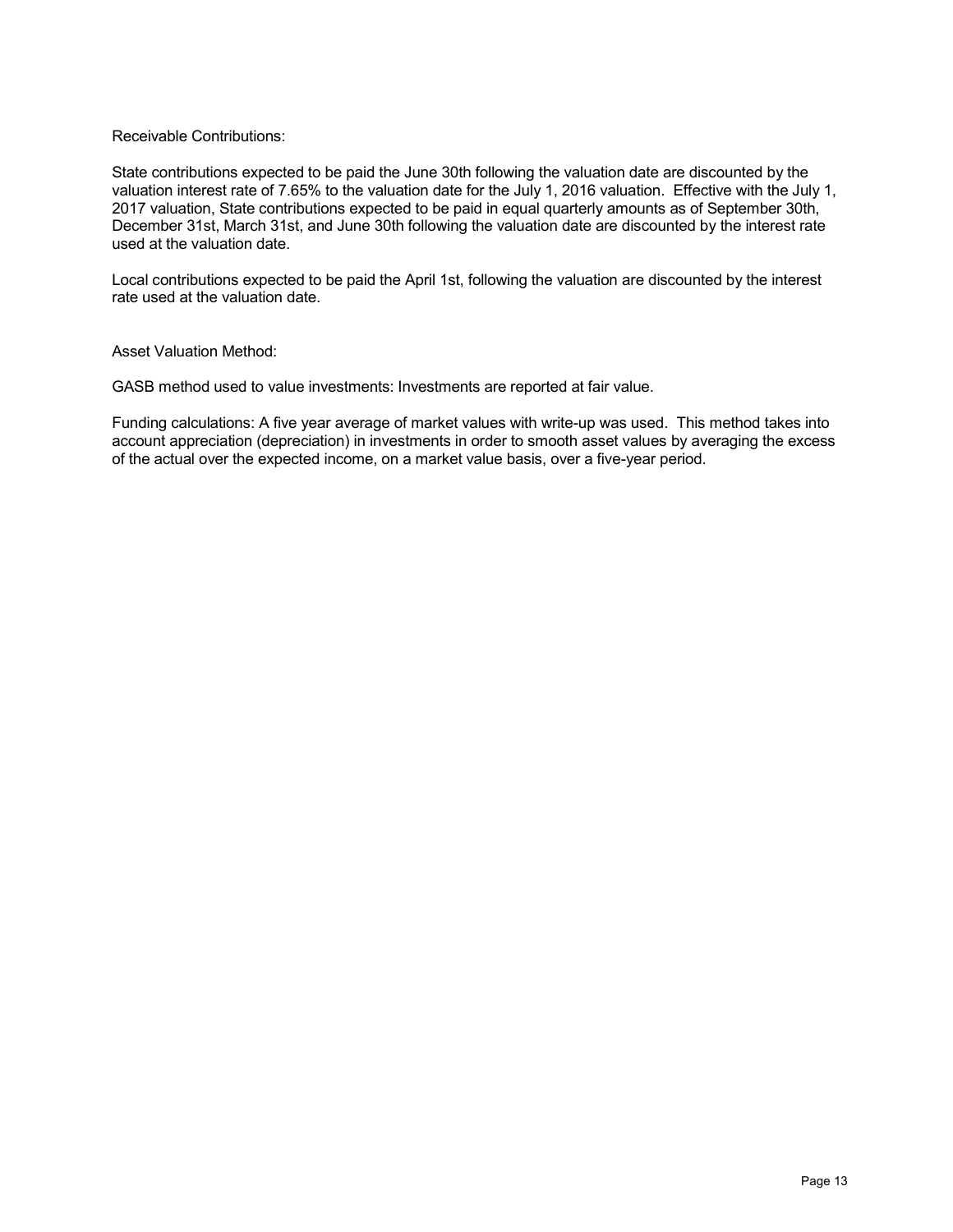## **Section III – Summary of Plan Provisions**

#### **1. Definitions**

#### **Final Compensation (FC)**

Average annual compensation for the three years of creditable service immediately preceding retirement or the highest three fiscal years of membership service. Effective June 30, 1996, Chapter 113, P.L. 1997 provided that the amount of compensation used for employer and member contributions and benefits under the program cannot exceed the compensation limitation of Section 401(a)(17) of the Internal Revenue Code. Chapter 103, P.L. 2007 provides that for Class D, Class E, Class F and Class G members, the amount of compensation used for employer and member contributions and benefits under the System cannot exceed the annual maximum wage contribution base for Social Security, pursuant to the Federal Insurance Contributions Act. Chapter 1, P.L. 2010 provides that for Class F and Class G members FC is the average annual compensation for the five years of creditable service immediately preceding retirement or the highest five fiscal years of membership service.

#### **Accumulated Deductions**

Sum of all required amounts deducted from the compensation of a member or contributed by him.

#### **Class B Member**

Any member who was hired prior to July 1, 2007.

#### **Class D Member**

Any member who was hired on or after July 1, 2007 but prior to November 2, 2008.

#### **Class E Member**

Any member who was hired after November 1, 2008 but prior to May 22, 2010.

#### **Class F Member**

Any member who was hired on or after May 22, 2010 but prior to June 28, 2011.

#### **Class G Member**

Any member who was hired on or after June 28, 2011.

#### **2. Benefits<sup>1</sup>**

#### **Service Retirement**

Eligible at age 60. Benefit equals a member annuity plus an employer pension, which together, equal 1/55th of FC for each year of service. Chapter 89, P.L. 2008 changed the eligibility age to age 62 for Class E members, Chapter 1, P.L. 2010 changed the eligibility age to age 62 for Class F members and changed the basic accrual rate from 1/55<sup>th</sup> to 1/60<sup>th</sup> of FC for each year of service for Class F and Class G members and Chapter 78, P.L. 2011 changed the eligibility age to age 65 for Class G members.

#### **Ordinary Disability Retirement**

Eligible after 10 years of service. Benefit equals a member annuity plus an employer pension which, together, equal 1.64% of FC for each year of service; minimum benefit of 43.6% of FC. Class F and Class G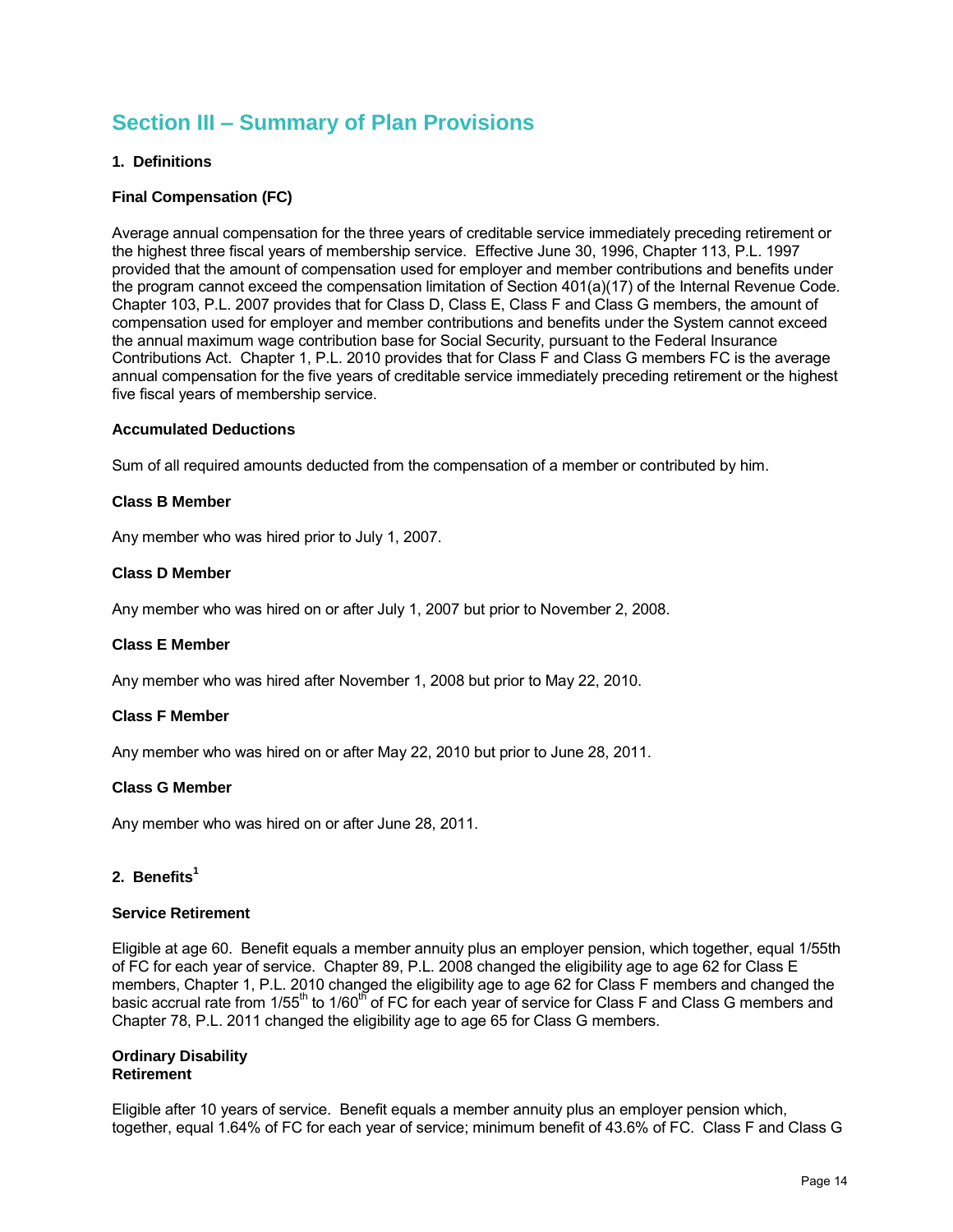members are not eligible for an Ordinary Disability Retirement benefit in accordance with Chapter 3, P.L. 2010.

#### **Accidental Disability**

Eligible upon total and permanent disability prior to age 65 as a result of a duty injury. Benefit equals a member annuity plus an employer pension which, together, equal 72.7% of contributory compensation at the date of injury. Class F and Class G members are not eligible for an Accidental Disability Retirement benefit in accordance with Chapter 3, P.L. 2010.

#### **Lump Sum Withdrawal**

Eligible upon service termination prior to age 60 (age 62 for Class E and Class F members and age 65 for Class G members) and prior to 10 years of service. Benefit equals refund of accumulated deductions plus, if the member has completed three years of service, interest allowed thereon.

#### **Vested Retirement**

Eligible after 10 years of service. Benefit equals the lump sum benefit described above or a deferred retirement benefit, commencing at age 60 (age 62 for Class E and Class F members and age 65 for Class G members), equal to the service retirement benefit based on service and FC at date of termination.

#### **Early Retirement**

Eligible after 25 years of service (30 years of service for Class G members). Benefit equals the lump sum benefit described above or the vested benefit reduced by 1/4 percent for each month the retirement date precedes age 55. Chapter 103, P.L. 2007 provides that for Class D members, the reduction shall be 1/12 percent for each month (up to 60 months) the retirement date precedes age 60 plus 1/4 percent for each month the retirement date precedes age 55. Chapter 89, P.L. 2008 and Chapter 1, P.L. 2010 provides that for Class E and Class F members, the reduction shall be 1/12 percent for each month (up to 84 months) the retirement date precedes age 62 plus 1/4 percent for each month the retirement date precedes age 55. Chapter 78, P.L. 2011 provides that for Class G members, the reduction shall be 1/4 percent for each month the retirement date precedes age 65.

 $1$  Special benefits for veterans, law enforcement officers, legislators, prosecutors and workers compensation judges are summarized at the end of this section.

#### **Ordinary Death (Insured)**

#### Before Retirement

Eligible if active. Benefit equals accumulated deductions with interest plus an amount equal to 1-1/2 times contributory compensation at date of death.

#### After Retirement - Before Age 60

Eligible if disabled or vested terminated. Benefit equals 1-1/2 times last contributory compensation if disabled, accumulated deductions only if vested terminated.

#### After Retirement - After Age 60 or Early Retirement

Eligible after early retirement or after attainment of age 60 for other types of retirement (if not disabled, 10 years of service credit required on members enrolling after July 1, 1971). Benefit equals 3/16 of last contributory compensation.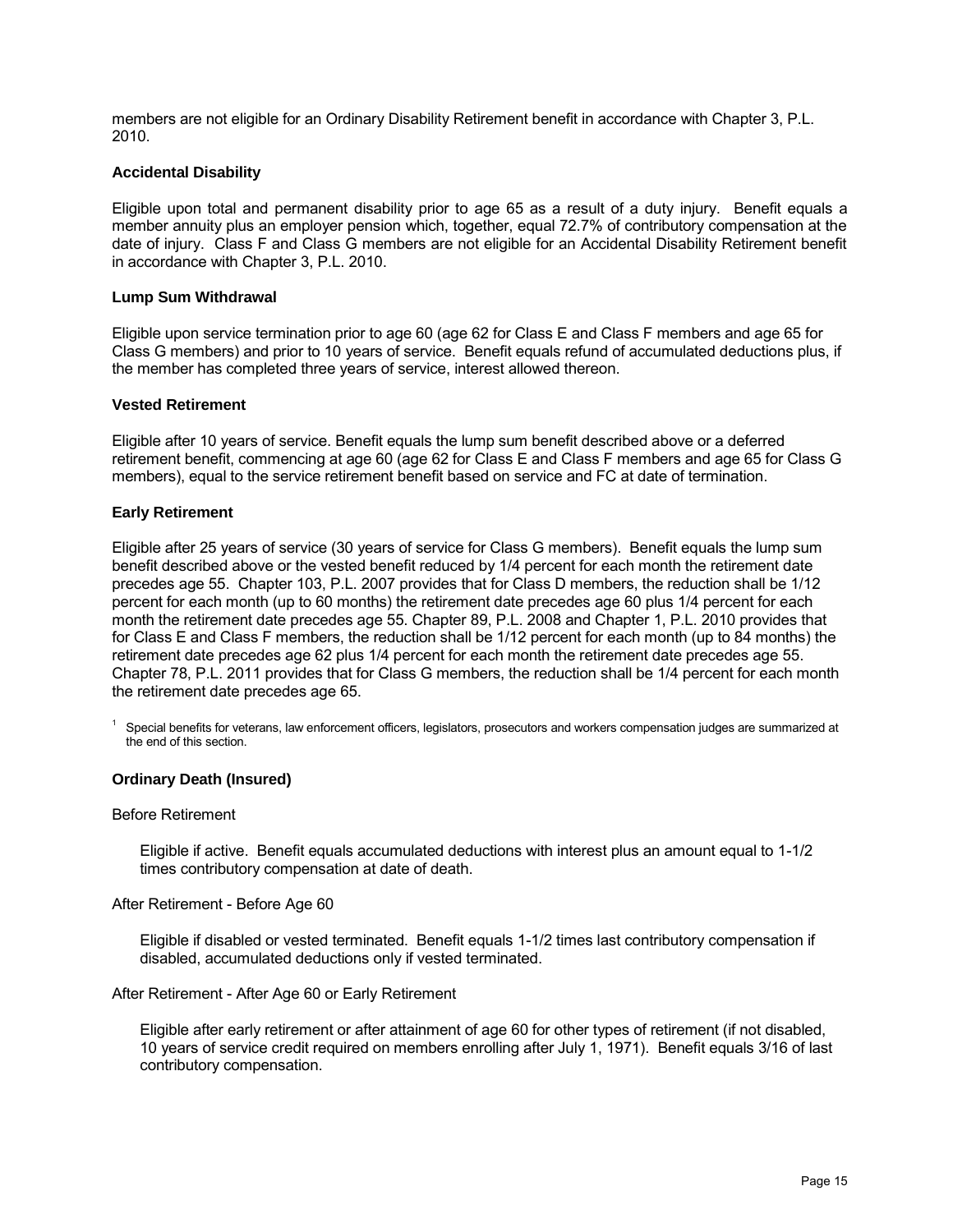#### **Voluntary Death Benefit**

An additional, employee-paid, death benefit is also available through the purchase of group insurance with an outside carrier.

#### **Accidental Death**

Eligible upon death resulting during performance of duty. Benefit varies as follows:

Widow(er)

50% of contributory compensation paid as pension.

#### Child(ren)

No spouse - 20% (1 child), 35% (2 children), 50% (3 or more children) of contributory compensation paid as pension to age 18 or life if disabled.

Surviving dependent parent

No spouse or child - 25% (1 parent) or 40% (2 parents) of contributory compensation paid as pension.

No relation above

Accumulated deductions paid to other beneficiary or estate.

In addition the employer-paid lump sum ordinary death benefit is paid.

#### **Optional Benefits**

Various forms of payment of equivalent actuarial value are available to retirees.

#### **Special Benefits**

#### **Veterans**

Service Retirement

Eligible if member on January 2, 1955, attains age 60, completes 20 years of service. Benefit equals 54.5% of final contributory compensation (veteran members after January 2, 1955 must attain age 55 with 25 years of service or age 60 with 20 years of service).

#### Chap 220 Benefit

Eligible if age 55 and completes 35 years of service. Benefit equals 1/55th of the compensation for the 12-month period of membership that provides the largest possible benefit multiplied by the member's total years of service.

Law Enforcement

#### Service Retirement

Eligible at age 55 after 20 years of service. Benefit equals a member annuity plus an employer pension which, together, equal 2% of final contributory compensation for each of the first 25 years of service plus 1% of such compensation for non-contributory service or service over 25 years plus 1-2/3% for non-law enforcement service.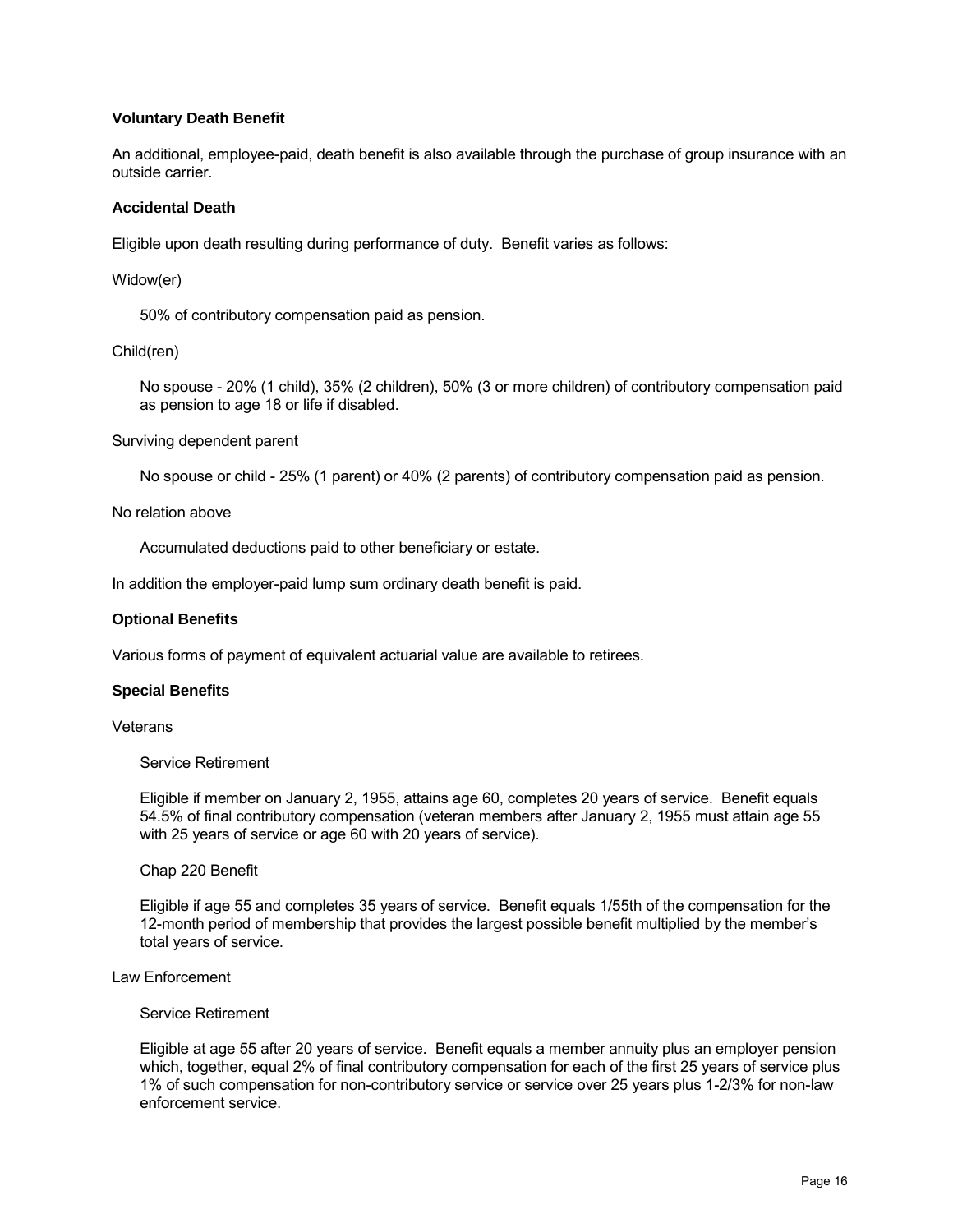Chapter 4, P.L. 2001 Special Retirement

After completion of 25 years of service, an additional retirement benefit equal to 5% of final contributory pay is added to the above service related retirement benefit. There is a maximum total benefit of 70% of final contributory pay.

#### Ordinary Disability

Eligible after 5 years of service. Benefit is the same as for regular members.

#### Death After Retirement

Eligible upon death after an accidental disability retirement. Benefit is the same as for a regular member with a \$5,000 minimum.

#### **Legislators**

#### Service Retirement

Eligible at age 60 and termination of all public service. Benefit is equal to a member annuity plus an employer pension which, together, equal 3% of final contributory compensation for each year of service to a maximum of 2/3 of final compensation.

#### Vested Retirement

Eligible after 8 years of legislative service. Benefit is a service retirement benefit deferred to age 60 or, alternatively, a lump sum equal to his accumulated deductions.

#### Prosecutors Part (Chapter 366, P.L. 2001)

#### Service Retirement

Eligibility means age 55 or 20 years of credited service. Mandatory retirement at age 70. Benefit is an annual retirement allowance equal to a member annuity plus an employer pension, which together equals the greater of:

- i.  $1/60^{th}$  of FC for each year service; or
- ii. 2% of FC multiplied by years of service up to 30 plus 1% of FC multiplied by years of service over 30; or
- iii. 50% of final contributory compensation if the member has 20 or more years of service.

Chapter 366 also requires that, in addition to the 50% of final contributory compensation benefit, any member as of January 7, 2002 who will have 20 or more years of service and is required to retire upon attaining age 70, shall receive an additional benefit equal to 3% of final contributory compensation for each year of service over 20 years but not over 25 years. Special Retirement

After completion of 25 years of service. The annual retirement benefit is equal to a member annuity plus an employer pension which together equal 65% of final contributory compensation plus 1% of final contributory compensation for each year of service over 25. There is a maximum benefit of 70% of final contributory compensation.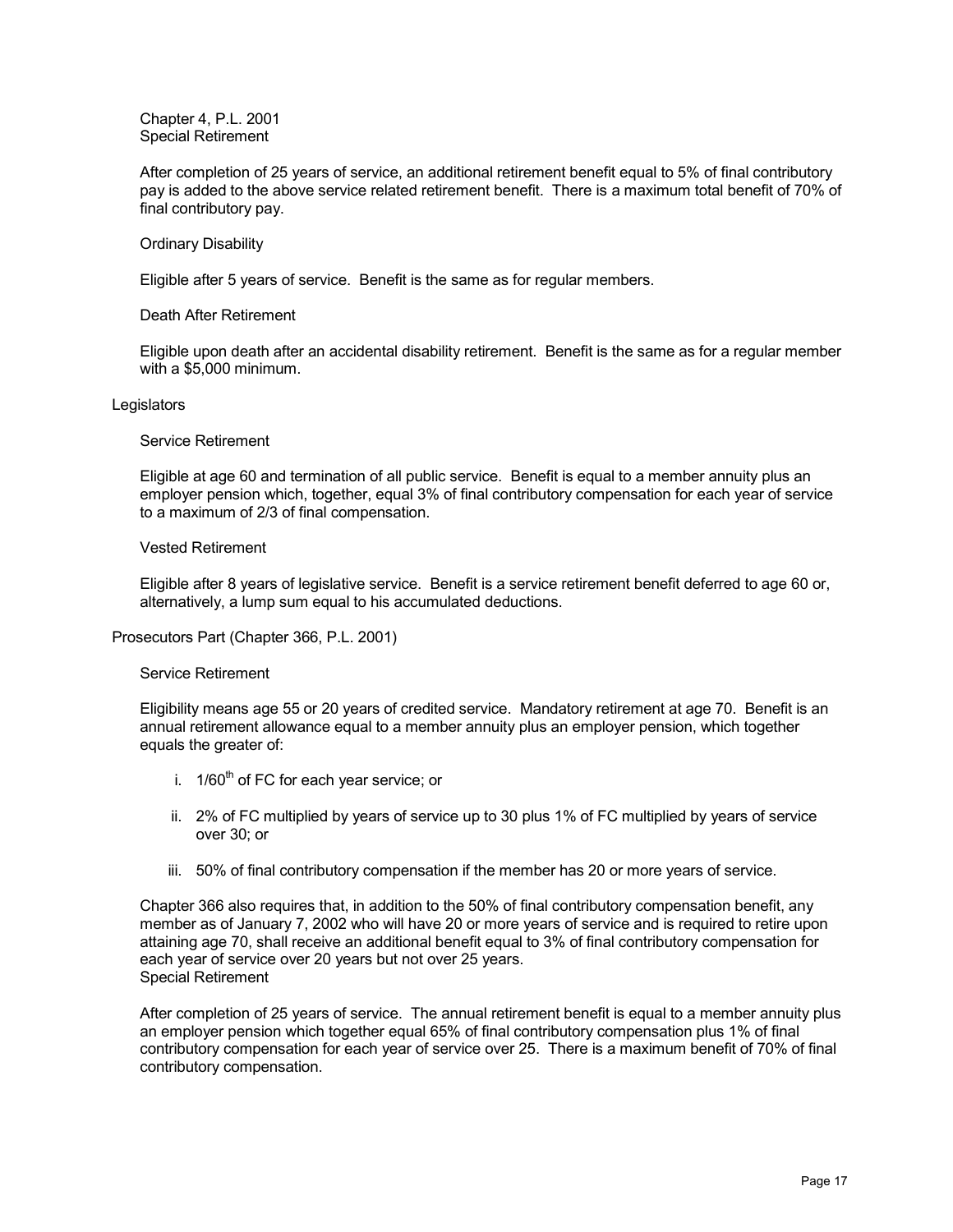#### Vested Termination

Eligible upon termination of service prior to age 55 and after 10 years of Service (but less than 20 years). The benefit is a deferred retirement benefit, commencing at age 55, equal to a member annuity plus an employer pension which together provide a retirement allowance equal to 2% of final contributory compensation multiplied by service up to 30 plus 1% of final contributory compensation multiplied by years of service in excess of 30.

#### Death Benefits

Ordinary Death Benefit – Lump Sum

After retirement but prior to age 55, the benefit is as follows:

- i. For death while a Disabled Retiree the benefit is equal to 1  $\frac{1}{2}$  times Compensation.
- ii. For death while a Deferred Retiree the benefit is equal to his Accumulated Deductions.
- iii. For death while a Retiree who has completed 20 years of Service, the benefit is equal to  $\frac{1}{2}$  times final contributory compensation.

After retirement and after age 55, the benefit payable is equal to  $\frac{1}{2}$  times final contributory compensation.

Chapter 1, P.L. 2010 closes the Prosecutors Part of the System to new members enrolled on or after May 22, 2010.

Workers Compensation Judges Part (Chapter 259, P.L. 2001)

#### Service Retirement

- A. Mandatory retirement at age 70. Voluntary retirement prior to age 70 as follows:
	- i. Age 70 and 10 years of service as a judge of compensation;
	- ii. Age 65 and 15 years of service as a judge of compensation; or
	- iii. Age 60 and 20 years of as of judge of compensation service.

Benefit is an annual retirement allowance equal to the greater of 75% of final salary or the regular service retirement benefit above.

B. Age 65 while serving as a judge of compensation, 5 consecutive years of service as a judge of compensation and 15 years in the aggregate of public service; or

Age 60 while serving as a judge, 5 consecutive years of service as a judge of compensation and 20 years in the aggregate of public service.

Benefit is an annual retirement allowance equal to the greater of 50% of final salary or the regular service retirement benefit above.

C. Age 60 while serving as a judge of compensation, 5 consecutive years of service as a judge of compensation and 15 years in the aggregate of public service. Benefit is an annual retirement allowance equal to the greater of 2% of final salary for each year of public service up to 25 years plus 1% of final salary for each year in excess of 25 years or the regular service retirement benefit above.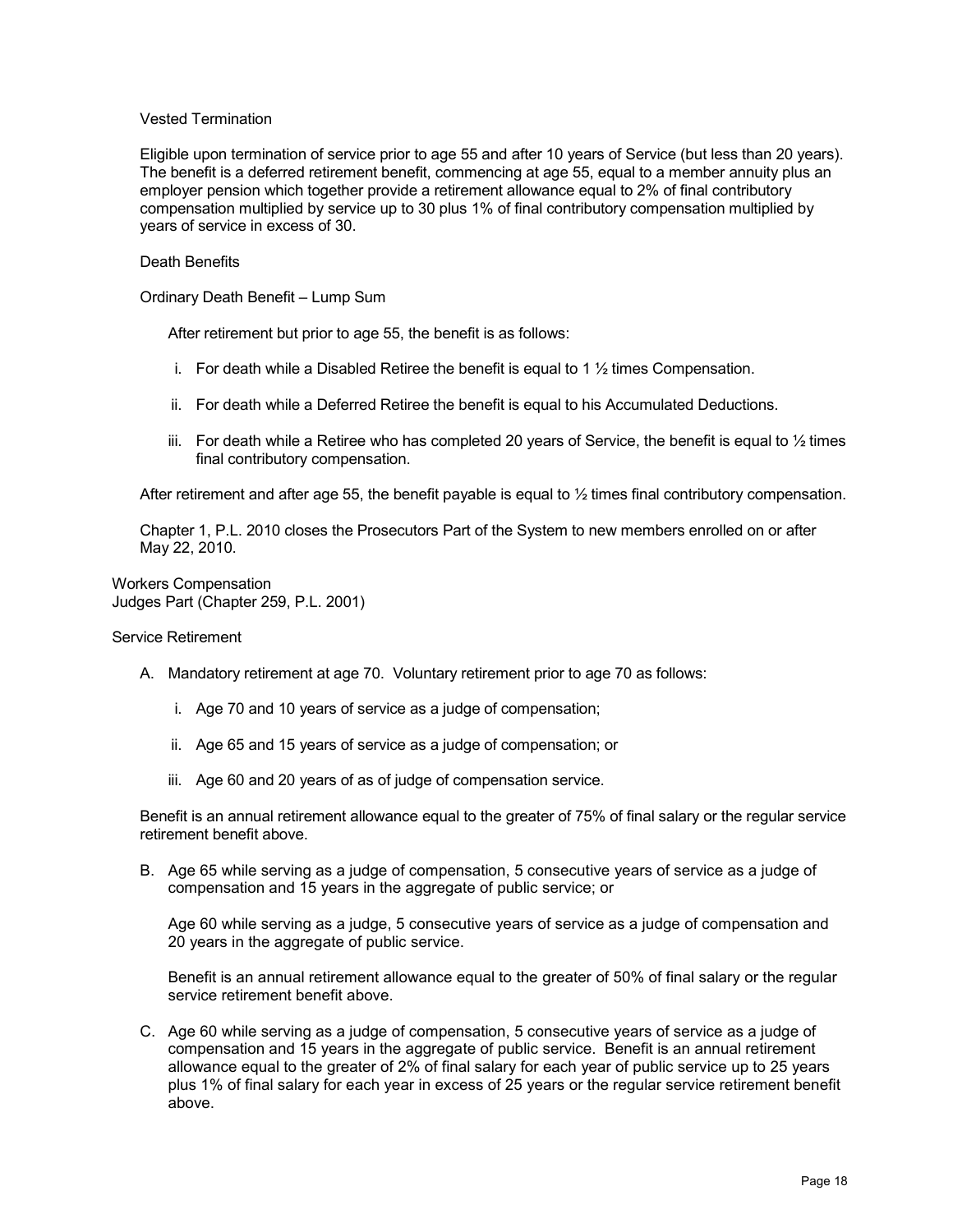D. Age 60 while serving as a judge of compensation. Benefit is an annual retirement allowance equal to the greater of 2% of final salary for each year of service as a judge of compensation up to 25 years plus 1% for each year in excess of 25 years or the regular service retirement benefit above.

#### Early Retirement

Prior to age 60 while serving as a judge of compensation, 5 consecutive years of service as a judge of compensation and 25 or more years in the aggregate of public service. Benefit is an annual retirement allowance equal to 2% of final salary for each year of public service up to 25 years plus 1% of final salary for each year of public service in excess of 25 years, actuarially reduced for commencement prior to age 60.

#### Vested Termination

Termination of service prior to age 60, with 5 consecutive years of service as a judge of compensation and 10 years in the aggregate of public service. Benefit is a refund of accumulated deductions, or a deferred life annuity beginning at age 60 equal to 2% of final salary for each year of public service up to 25 years, plus 1% for service in excess of 25 years.

#### Death Benefits (Insured)

#### Before Retirement

Death of an active member of the plan. Benefit is equal to

- i. Lump sum payment equal to 1-1/2 times final salary, plus
- ii. Spousal life annuity of 25% of final salary plus 10% (15%) to one (two or more) surviving children payable until spouse's death or remarriage. If there is no surviving spouse, or upon death or remarriage, a total of 15% (20%, 30%) of final salary payable to one (two, three or more) dependent child (children). If there is no surviving spouse (or dependent children), 20% or 30% of final salary to one or two dependent parents.

#### After Retirement

Death of a retired member of the plan. Benefit is equal to a lump sum of 25% of final salary for a member retired under normal, early retirement or vested termination. If a member were receiving a disability benefit, a lump sum 1-1/2 times final salary if death occurred before the member attained age 60 and 1/4 times final salary if death occurred after age 60.

Chapter 92, P.L. 2007 closes the Workers Compensation Judges Part of the System to new members enrolled after June 8, 2007.

#### **3. Contributions**

#### **By Members**

Members enrolling in the retirement system on or after July 1, 1994 will contribute 5% of compensation. Members enrolled prior to July 1, 1994 will contribute 5% of compensation to the retirement system effective July 1, 1995 unless they previously had contributed less than 6% in which case they will contribute 4% of compensation beginning July 1, 1995 and 5% of compensation beginning July 1, 1996. Chapter 103, P.L. 2007 increases the contribution rate to 5.5% of compensation effective, generally, July 1, 2007 for State employees and July 1, 2008 for Local employees. Chapter 78, P.L. 2011 increases the contribution rate from 5.5% to 6.5% of compensation with the increase effective October 2011. Further, beginning July 2012, the member contribution rate will increase by  $1/7<sup>th</sup>$  of 1% each July until a 7.5% member contribution rate is reached in July 2018.

A 7.50% member contribution rate for members who are eligible to retire under the Prosecutors Part of the Retirement System as provided by Chapter 366, P.L. 2001 was used prior to July 1, 2008. Effective July 1,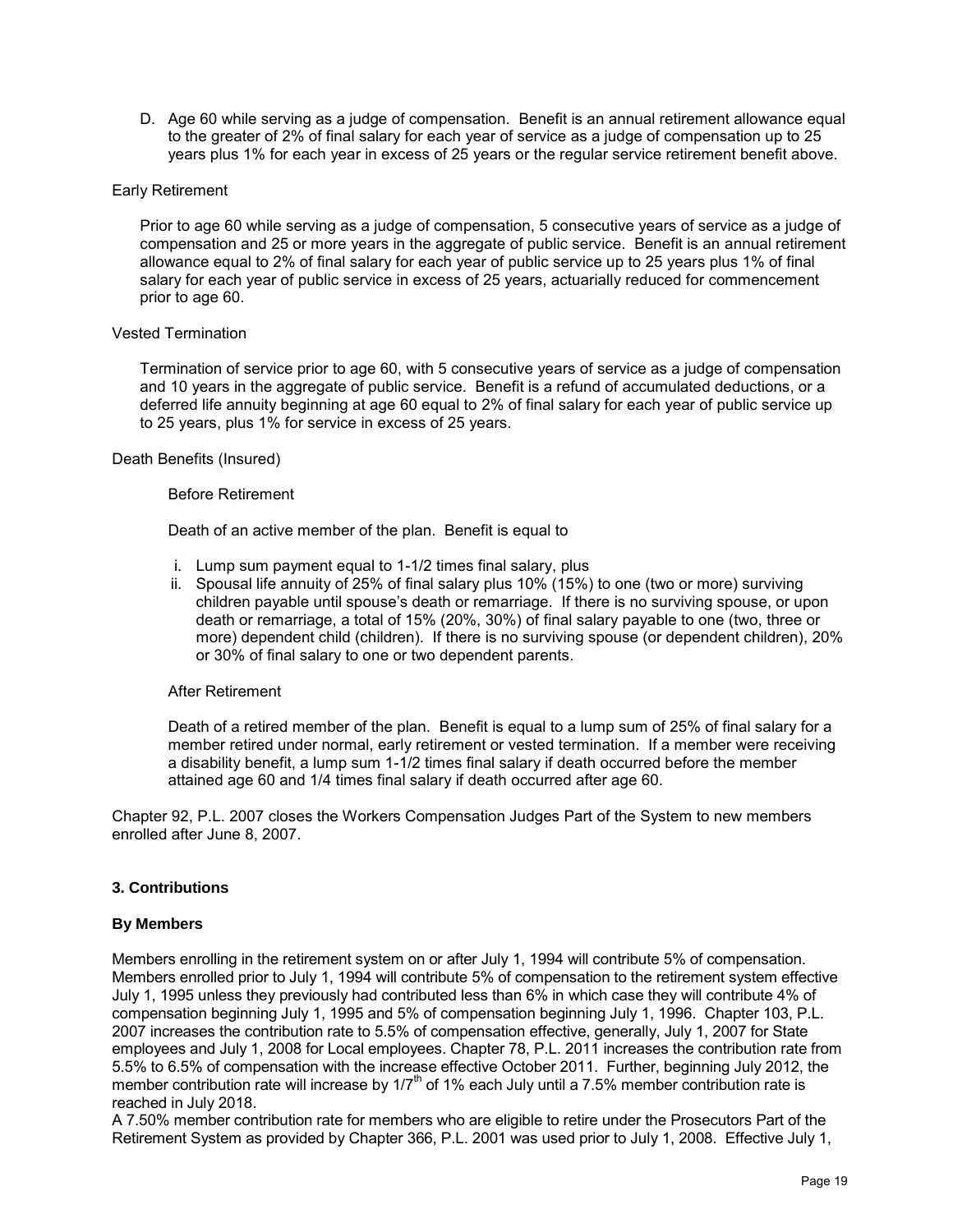2008 the member contribution rate was increased to 8.50%. Chapter 78, P.L. 2011 increases the contribution rate from 8.5% to 10.0% of compensation with the increase effective October 2011.

#### **By Employers**

#### Normal Contribution

The State and Local employers pay annually a normal contribution to the retirement System. This contribution is determined each year on the basis of the annual valuation and represents the value of the benefits to be earned in the year following the valuation date. The normal contributions for active members' COLA are being phased in. Chapter 78, P.L. 2011 suspended future COLAs for current and future retirees and beneficiaries until reactivated as permitted by law.

In accordance with the provisions of Chapter 79, P.L. 1960, the monies appropriated for payment of the non-contributory life insurance coverage shall be held separate from the retirement System monies.

In accordance with the provisions of Chapter 133, P.L. 2001, the Benefit Enhancement Fund (BEF) was established to fund the additional annual employer normal contribution due to the law's increased benefits. (Chapter 353, P.L. 2001 extended this coverage to this law's additional annual employer normal contribution.) If the assets in the BEF are insufficient to cover the normal contribution for the increased benefits for a valuation period, the State will pay such amount for both the State and local employers.

In accordance with the provisions of Chapter 259, P.L. 2001, the additional normal contributions for increased benefits to judges of compensation for a valuation period will be funded by transfers from the Second Injury Fund.

Chapter 19, P.L. 2009 provides that the State Treasurer will reduce for Local employers the normal contribution to 50% of the amount certified for fiscal year 2009. This unfunded liability will be paid by the Local employers in level annual payments over a period of 15 years with the first payment due in the fiscal year ending June 30, 2012. The unfunded liability will be adjusted by the rate of return on the actuarial value of assets. The legislation also provides that a Local employer may pay 100% of the recommended contribution for fiscal year 2009. Local employers who were eligible but did not elect to take advantage of Chapter 19, P.L. 2009 were permitted to elect to defer 50% of the 2010 fiscal year required contribution with the first payment due in the fiscal year ending June 30, 2012.

#### Accrued Liability Contributions

The State and Local employers pay contributions to cover any unfunded accrued liability. An unfunded accrued liability was established for active life COLAs. The amortization periods for funding these liabilities were set initially at 40 years. Experience gains or losses for the 10 valuation years following the March 31, 1992 valuation will increase or decrease the unfunded accrued liability. Thereafter, actuarial gains or losses will increase or decrease the amortization period unless an increase will cause it to exceed 30 years. Chapter 78, P.L. 2011 suspended future COLAs for current and future retirees and beneficiaries until reactivated as permitted by law and changed the methodology used to amortize the unfunded accrued liability. Beginning with the July 1, 2010 actuarial valuation, the accrued liability contribution shall be computed so that if the contribution is paid annually in level dollars, it will amortize the unfunded accrued liability over an open 30 year period. Beginning with the July 1, 2019 actuarial valuation, the accrued liability contribution shall be computed so that if the contribution is paid annually in level dollars it will amortize the unfunded accrued liability over a closed 30 year period (i.e., for each subsequent actuarial valuation, the amortization period shall decrease by one year). Beginning with the July 1, 2029 actuarial valuation when the remaining amortization period reaches 20 years, any increase or decrease in the unfunded accrued liability as a result of actuarial losses or gains for subsequent valuation years shall serve to increase or decrease, respectively, the amortization period for the unfunded accrued liability, unless an increase in the amortization period will cause it to exceed 20 years. If an increase in the amortization period as a result of actuarial losses for a valuation year would exceed 20 years, the accrued liability contribution shall be computed for the valuation year using a 20 year amortization period.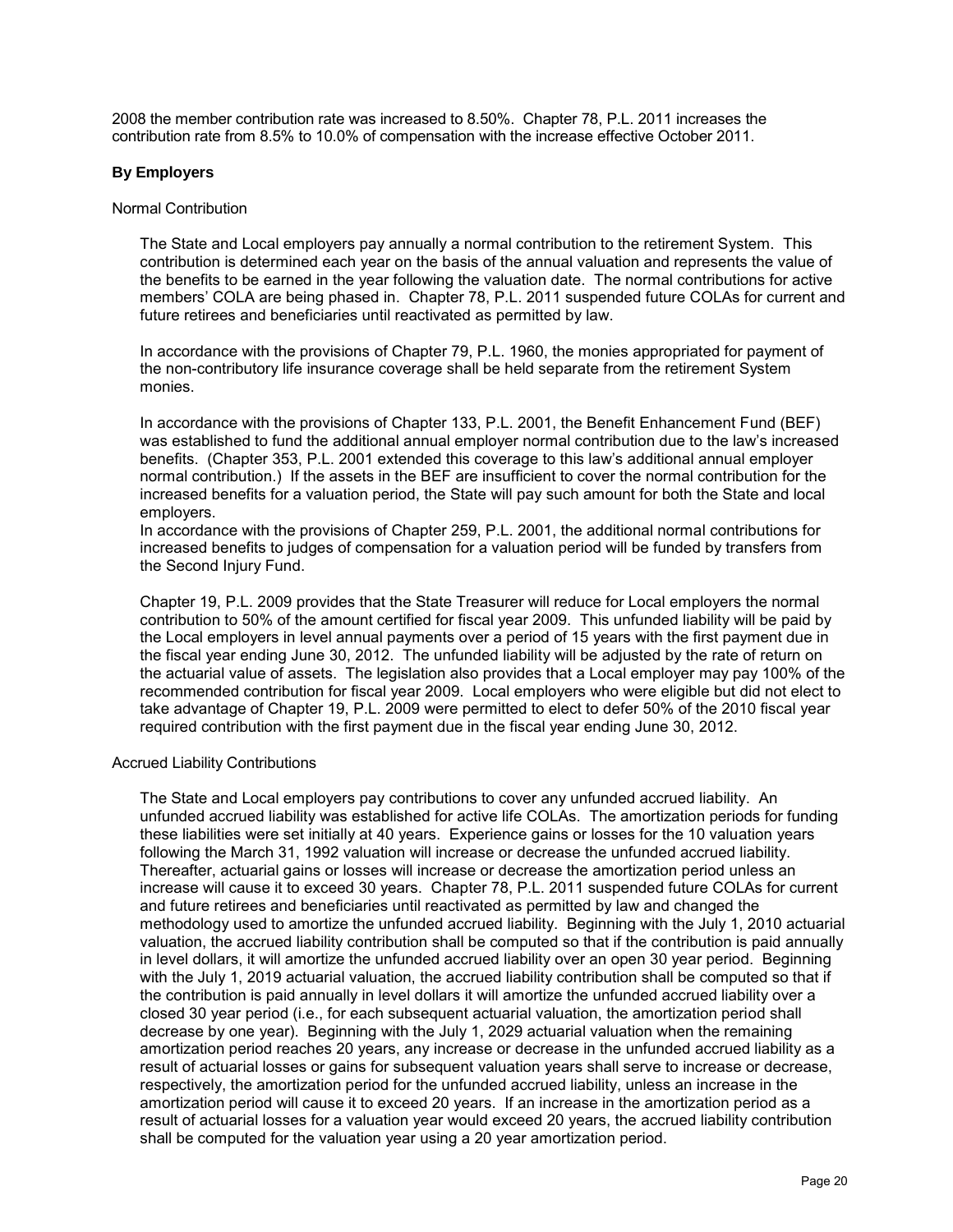Chapter 366, P.L. 2001 requires the State be liable for any increase in pension costs to a county that results from the enrollment of prosecutors in the Prosecutors Part. Any increase in the unfunded accrued liability in the Retirement System arising from the benefits established for the Prosecutors Part are to be amortized over a period of 30 years in the manner provided for other such liability in the Retirement System.

In accordance with the provisions of Chapter 259, P.L. 2001, the additional accrued liability contribution for increased benefits to judges of compensation for a valuation period will be funded by transfers from the Second Injury Fund.

Chapter 19, P.L. 2009 provides that the State Treasurer will reduce for Local employers the accrued liability contribution to 50% of the amount certified for fiscal year 2009. This unfunded liability will be paid by the Local employers in level annual payments over a period of 15 years with the first payment due in the fiscal year ending June 30, 2012. The unfunded liability will be adjusted by the rate of return on the actuarial value of assets. The legislation also provides that a Local employer may pay 100% of the recommended contribution for fiscal year 2009. Local employers who were eligible but did not elect to defer 50% of the 2009 fiscal year contribution were permitted to elect to defer 50% of the 2010 fiscal year contribution with the first payment due in the fiscal year ending June 30, 2012.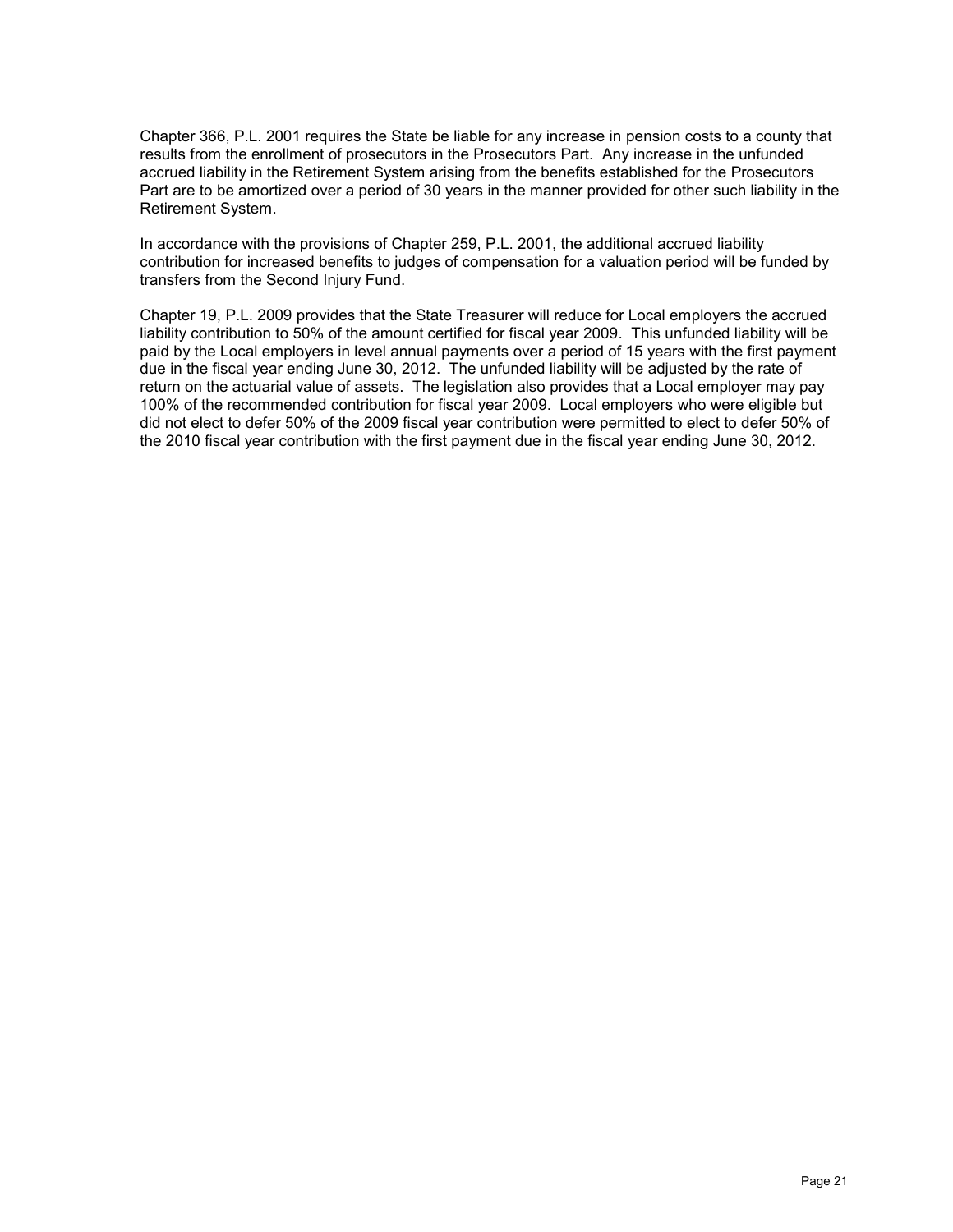**Appendix A – Information on Projected Returns by Asset Class Provided by the Division of Pensions and Benefits**